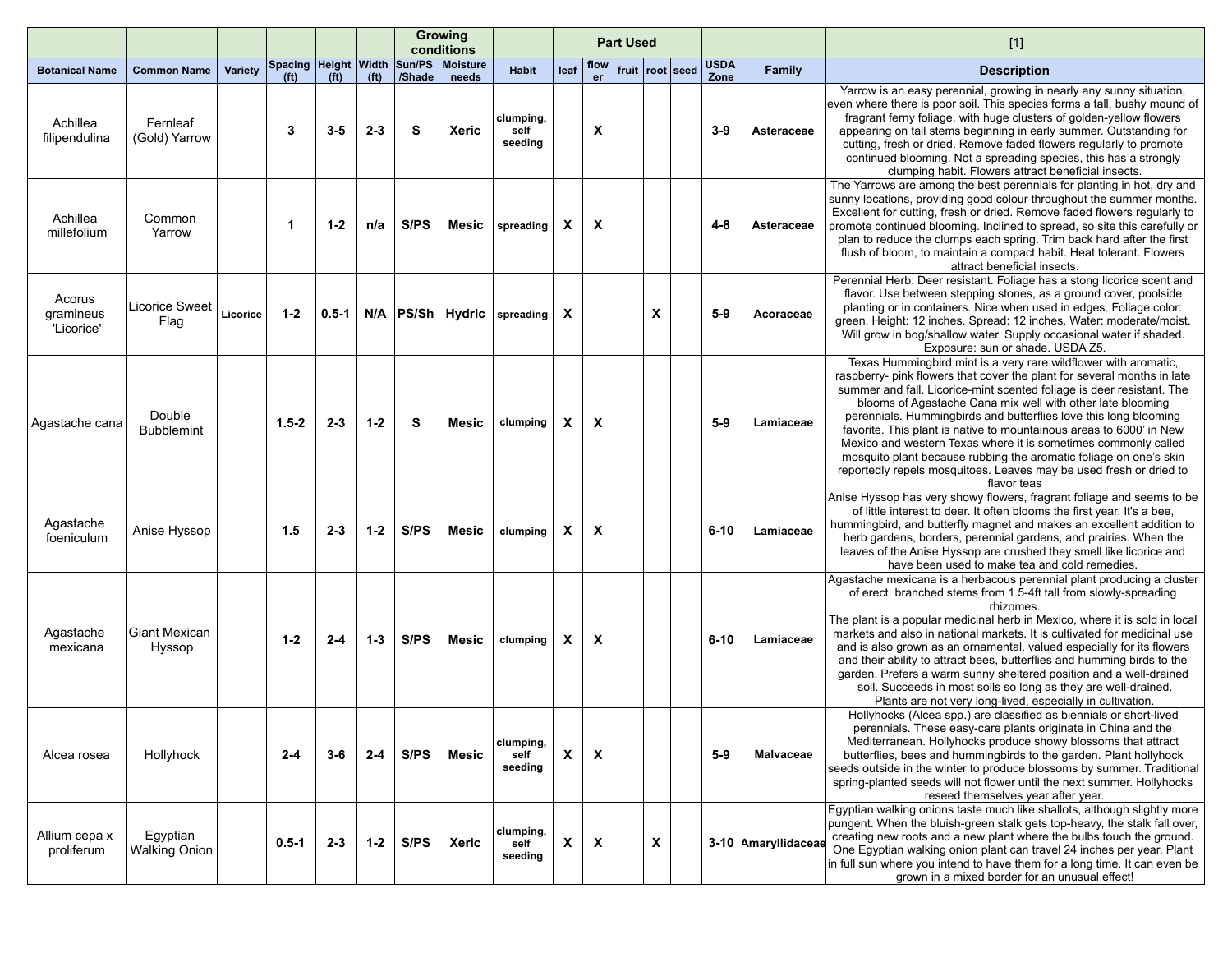|                             |                           |         |                                           |                   |                      |        | Growing<br>conditions    |                              |                           |                           | <b>Part Used</b> |   |            |                     |                     | $[1]$                                                                                                                                                                                                                                                                                                                                                                                                                                                                                                                                                                                                                                                                                                                                                                                                                                                                                  |
|-----------------------------|---------------------------|---------|-------------------------------------------|-------------------|----------------------|--------|--------------------------|------------------------------|---------------------------|---------------------------|------------------|---|------------|---------------------|---------------------|----------------------------------------------------------------------------------------------------------------------------------------------------------------------------------------------------------------------------------------------------------------------------------------------------------------------------------------------------------------------------------------------------------------------------------------------------------------------------------------------------------------------------------------------------------------------------------------------------------------------------------------------------------------------------------------------------------------------------------------------------------------------------------------------------------------------------------------------------------------------------------------|
| <b>Botanical Name</b>       | <b>Common Name</b>        | Variety | Spacing Height Width<br>(f <sup>t</sup> ) | (f <sup>t</sup> ) | (f <sup>t</sup> )    | /Shade | Sun/PS Moisture<br>needs | <b>Habit</b>                 | leaf                      | flow<br>er                | fruit            |   | root  seed | <b>USDA</b><br>Zone | Family              | <b>Description</b>                                                                                                                                                                                                                                                                                                                                                                                                                                                                                                                                                                                                                                                                                                                                                                                                                                                                     |
| Allium<br>fistulosum        | <b>Bunching</b><br>Onion  |         | $0.5 - 1.5$                               | $1 - 3$           | $0.5 -$<br>1.5       | S      | <b>Xeric</b>             | clumping                     | $\boldsymbol{\mathsf{x}}$ | X                         |                  | X |            | 5-9                 |                     | Allium fistulosum, commonly called spring onion, Welsh onion, or<br>Japanese bunching onion, is a clumping, slowly-spreading, evergreen<br>Amaryllidaceae perennial onion that is primarily grown as a vegetable for harvest of its<br>tasty onion-flavored leaves. This bunching onion was developed in Asia<br>from a wild relative native to China.                                                                                                                                                                                                                                                                                                                                                                                                                                                                                                                                 |
| Allium<br>schoenoprasum     | Chives                    |         | $1 - 2$                                   | $1 - 2$           | $1 - 2$              | S      | <b>Xeric</b>             | clumping                     | X                         | X                         |                  |   |            |                     | 3-10 Amaryllidaceae | Easy to grow, onion chives pack a lot of flavor for their compact size.<br>The plants form neat grass-like clumps of tubular leaves that contribute<br>an onion flavor to salads, creamy soups, potatoes, egg dishes, and<br>others. A wonderful addition to an herb garden. Great for containers,<br>and also makes a neat border. Enjoy the light purple blooms in the<br>spring-they are edible, too. Frost tolerant. Flowers attract beneficial<br>insects.                                                                                                                                                                                                                                                                                                                                                                                                                        |
| Althaea<br>officinalis      | Marshmallow               |         | $2 - 4$                                   | $3 - 4$           | $1 - 3$              | S/PS   | Mesic                    | clumping                     |                           |                           |                  | X |            | $3 - 7$             | <b>Malvaceae</b>    | Upright perennial with a fleshy taproot, downy stems, velvety round to<br>ovate leaves and pale pink flowers. The roots are whitish yellow outside<br>and white and fibrous within. Dies down in winter and grow out again in<br>spring. Grows in any soil - will grow larger in moist than in dry soil.                                                                                                                                                                                                                                                                                                                                                                                                                                                                                                                                                                               |
| Anchusa azurea              | Azure<br>Anchusa          |         | $2 - 3$                                   | $2 - 3$           | $1-2$                | S/PS   | <b>Mesic</b>             | clumping,<br>self<br>seeding | X                         | $\boldsymbol{\mathsf{x}}$ |                  |   |            | $3 - 8$             | <b>Boraginaceae</b> | Anchusa azurea, or Alkanet, is a flowering, bristly, short-lived,<br>perennial. In its native Europe, it is often found on the sides of arable<br>fields, waste places, roadsides and stony hills. The small, bright blue<br>flowers of Alkanet are borne in loose clusters from late spring to mid-<br>summer. The plant will grow best in full sun, but you should provide<br>some afternoon shade during the hot summer months, and it tolerates<br>heavy clay soil. It prefers moist, well-drained, soil, but established<br>plants will tolerate drought. These plants are extraordinary in the<br>landscape, but like many Boraginacea they do get rangy after flowering.<br>At this point, cut them back to the base and they will gather their<br>resources and go for another flowering cycle A great choice for<br>encouraging pollinating insect wildlife into your garden! |
| Anethum<br>graveolens       | Dill                      |         | $\mathbf 1$                               | $2 - 3$           | $2 - 3$              | S      | <b>Mesic</b>             | annual,<br>self<br>seeding   | X                         |                           |                  |   | X          |                     | Apiaceae            | Dill is a tall herb with fine, feathery foliage. Foliage color can range from<br>dark green to a blue-green. In mid-summer, dill will produce large, flat<br>topped yellow flower clusters with seeds that can be harvested for<br>culinary use                                                                                                                                                                                                                                                                                                                                                                                                                                                                                                                                                                                                                                        |
| Anthemis nobilis            | Roman<br>Chamomile        |         | $0.5 - 1$                                 | 0.5               | $\blacktriangleleft$ | S/PS   | Mesic                    | clumping                     | $\boldsymbol{\mathsf{x}}$ | X                         |                  |   |            | $3-9$               | Asteraceae          | Roman Chamomile is one of those small plants that packs a big<br>aromatic punch. Smelling like a Jolly Rancher sour apple candy, it<br>makes an odiferous bright green ground cover in cool summer climes.<br>Often used in England to fill in cracks between pavers or as a path<br>cover or even as a soft bench cover. Chamomile can be used for more<br>than just a sweet smelling ground cover or a tasty tea. The fresh<br>flowers can be used as a garnish. Just be sure to remove the green<br>bitter leaves under the flowers. The flowers and the leaves can also be<br>used in potpourri in combination with other dried flowers. And, there are<br>endless combinations of tea, both hot and iced, that Chamomile can<br>lend its unique flavor and scent to. Flowers attract beneficial insects.                                                                          |
| Anthemis<br>Sancti-johannis | Saint John's<br>Chamomile |         | $1 - 2$                                   | $1-2$             | $1-2$                | S/PS   | Mesic                    | clumping,<br>self<br>seeding |                           | $\boldsymbol{\mathsf{x}}$ |                  |   |            | $3-9$               | Asteraceae          | Masses of striking, sunniest orange marguerite daisies rise above<br>bushy, ferny fragrant foliage to 2' tall. Plants form a bushy mound of<br>ferny green foliage, bearing loads of small bright-orange daisies from<br>early summer on. Useful in containers, as well as in the garden.<br>Relatively drought tolerant, and adapts well to poor soils. Removing<br>faded flowers regularly will greatly increase blooming time. If plants<br>become floppy in mid-summer, shear them back to 6 inches to<br>rejuvenate. A short-lived perennial, but will often self seed.                                                                                                                                                                                                                                                                                                           |
| Anthemis<br>tinctoria       | Dyer's<br>Chamomile       |         | $2 - 4$                                   | $1.5 - 2$         | $2 - 3$              | S/PS   | Mesic                    | clumping,<br>self<br>seeding |                           |                           |                  |   |            | $4 - 8$             | Asteraceae          | A clump-forming, shrubby perennial growing to 3' tall which features<br>profuse 1.5" diameter, yellow, daisy-like flowers and finely divided, fern-<br>like, aromatic, green leaves which are whitish and woolly beneath.<br>Good fresh cut flower. Large, lemon-yellow daisies used for tea or to<br>dye wool. Plants prefer full sun and regular garden soiil-will even<br>naturalize in waste places                                                                                                                                                                                                                                                                                                                                                                                                                                                                                |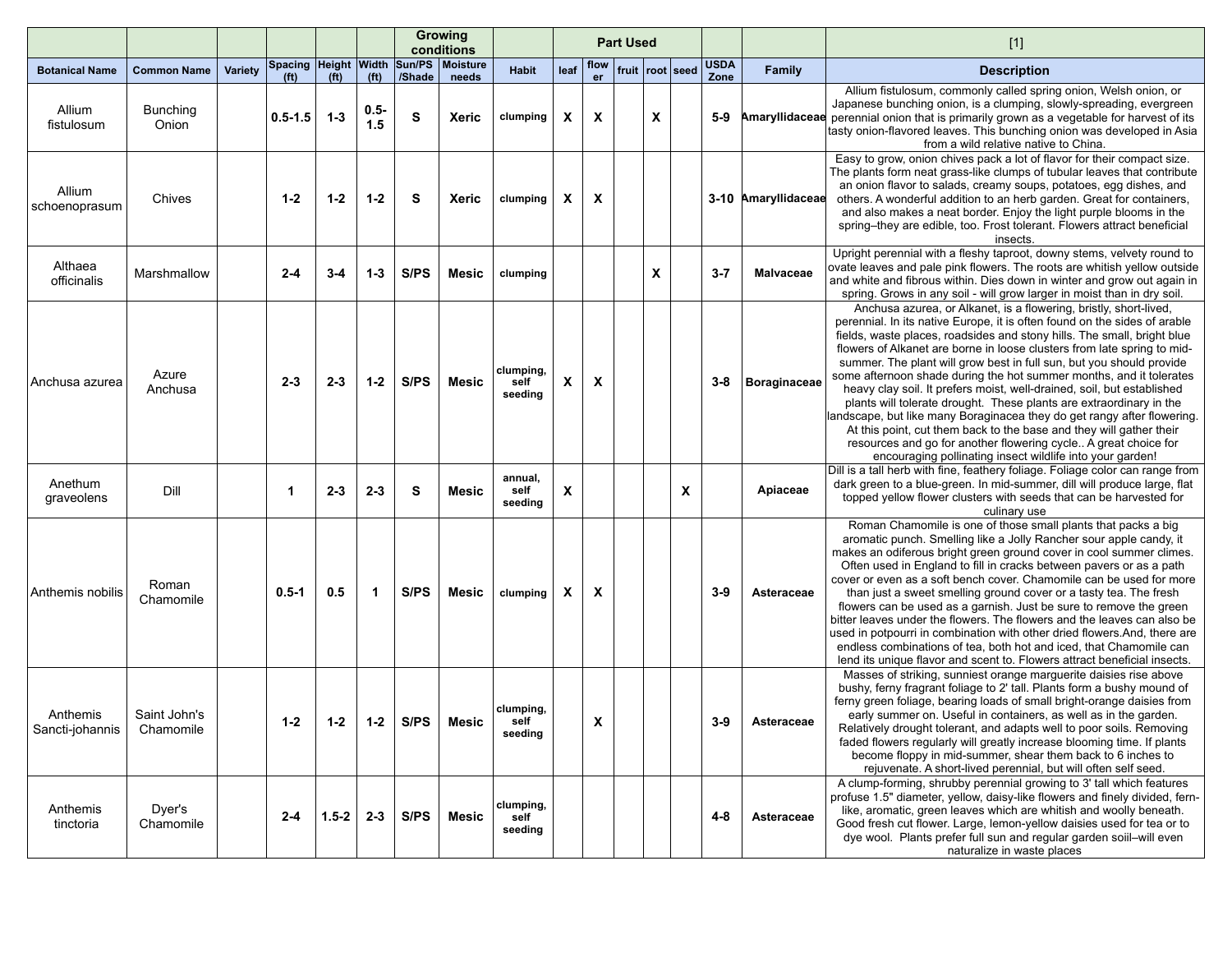|                             |                           |         |                   |                   |                   |                      | Growing<br>conditions                         |                              |                           |              | <b>Part Used</b> |   |                   |                     |                     | $[1]$                                                                                                                                                                                                                                                                                                                                                                                                                                                                                                                                                                                                      |
|-----------------------------|---------------------------|---------|-------------------|-------------------|-------------------|----------------------|-----------------------------------------------|------------------------------|---------------------------|--------------|------------------|---|-------------------|---------------------|---------------------|------------------------------------------------------------------------------------------------------------------------------------------------------------------------------------------------------------------------------------------------------------------------------------------------------------------------------------------------------------------------------------------------------------------------------------------------------------------------------------------------------------------------------------------------------------------------------------------------------------|
| <b>Botanical Name</b>       | <b>Common Name</b>        | Variety | (f <sup>t</sup> ) | (f <sup>t</sup> ) | (f <sup>t</sup> ) | /Shade               | Spacing Height Width Sun/PS Moisture<br>needs | <b>Habit</b>                 | leaf                      | flow<br>er   |                  |   | fruit ∣root ∣seed | <b>USDA</b><br>Zone | Family              | <b>Description</b>                                                                                                                                                                                                                                                                                                                                                                                                                                                                                                                                                                                         |
| Armoracia<br>rusticana      | Horseradish               |         | $1.5 - 2$         | $2 - 3$           | $2 - 4$           | S                    | Xeric                                         | spreading                    |                           |              |                  | X |                   | $3-9$               | <b>Brassicaceae</b> | Horseradish grows up to 1.5 meters (5 feet) tall, with hairless bright<br>green unlobed leaves up to 1 m (3 ft 3 in) long that may be mistaken for<br>docks (Rumex). Often forms shiny spirally leaves. Dies back to ground<br>in winter. It is cultivated primarily for its large, white, tapered root. The<br>white four-petalled flowers are scented and are borne in dense<br>panicles. Established plants may form extensive patches and may<br>become invasive unless carefully managed                                                                                                              |
| Artemisia<br>dracunculus    | French<br>Tarragon        |         | $1.5 - 2$         |                   |                   | 1.5-2   1.5-2   S/PS | Mesic                                         | clumping                     | X                         |              |                  |   |                   | $3 - 10$            | Asteraceae          | French tarragon is a loose, open perennial growing to about two to<br>three feet tall. Leaves are dark green, narrow and slightly twisted. Plant<br>will occasionally produce small, greenish flowers that are sterile. makes<br>a wonderful aromatic garden plant. Although these plants can survive<br>long periods without water, they will not produce new foliage under<br>these conditions and should be watered every 2-3 days. Ensure optimal<br>flavour by giving plants enough root space as well as well drained<br>alkaline soil. Thrives in full sun. Leaves have a licorice or anise flavor. |
| Artemisia<br>ludoviciana    | Western<br>Mugwort        |         | $2 - 3$           | $2 - 4$           | $2 - 4$           | S/PS                 | Mesic                                         | spreading                    | $\boldsymbol{\mathsf{x}}$ |              |                  |   |                   | $4-9$               | Asteraceae          | This is a stiff, aromatic, silvery-white perennial, 1 1/2-3 ft. tall, which can<br>spread quickly to form large colonies. Shrub-like, white, densely matted<br>with hairs, from rhizome. Small, yellowish flowers are secondary to the<br>silver color of the erect stems and narrow leaves, created by a dense<br>coat of hairs. This is a common artemisia, with attractive, fragrant,<br>whitish green foliage. Its adaptability and tendency to colonize makes it<br>a good choice for a low-maintenance, knee- to waist-high groundcover.<br>It can even take mowing.                                 |
| Asclepias<br>tuberosa       | <b>Pleurisy Root</b>      |         | $2 - 4$           | $2 - 3$           | $2 - 4$           | S/PS                 | Mesic                                         | Clumping                     | $\mathbf{x}$              | X            |                  | X |                   | $3-9$               | Apocynaceae         | Asclepias tuberosa is a bushy warm season perennial with many<br>branched pubescent stems emerging from a sturdy tap root. Unlike<br>other milkweeds, this one does not contain milky latex sap. The leaves<br>are bright green and lance shaped. It has a clumping habit and does<br>not spread. It is commonly known as butterfly weed because of the<br>butterflies that are attracted to the plant by its color and its copious<br>production of nectar                                                                                                                                                |
| Asparagus<br>officinalis    | Asparagus                 |         | $0.75 -$<br>1.5   | $3 - 4$           | $2 - 4$           | S                    | Mesic                                         | clumping                     | $\boldsymbol{\mathsf{x}}$ |              |                  |   |                   |                     | 2-11 Asparagaceae   | Asparagus, Asparagus officinalis, is an herbaceous perennial plant in<br>the family Asparagaceae which is grown for its young shoots, or spears,<br>which are eaten as a vegetable. The asparagus plant is tall with scale<br>like leaves emerging from the underground stem (rhizome) and has<br>stout stems and feathery foliage.                                                                                                                                                                                                                                                                        |
| <b>Bunias</b><br>orientalis | <b>Turkish Rocket</b>     |         | $\mathbf{2}$      | $2 - 3$           | $2 - 3$           | S/PS                 | <b>Mesic</b>                                  | clumping,<br>self<br>seeding |                           | X            |                  |   |                   | 4-11                | <b>Brassicaceae</b> | Turkish Rocket is a very hardy perennial in the brassica family with a lot<br>going for it. The main edible part are the young florets that can be<br>harvested and cooked like a broccoli raab, although we've read that<br>most parts are edible/useful at different times of year. We love the<br>vibrant, rich green color and incredible vegetative vigor of this plant,<br>and the mid-season flowers seem to be a real joy for all sorts of<br>beneficial insects.                                                                                                                                  |
| Centranthus<br>ruber        | Jupiter's Beard           |         | $2 - 4$           | $2 - 4$           | $2 - 4$           | S/PS                 | Xeric                                         | clumping                     | $\boldsymbol{\mathsf{x}}$ |              |                  |   |                   | $5-8$               | Caprifoliaceae      | Bushy, well-branched, with one of the longest blooming seasons, a<br>showy bloom of star-shaped crimson, pink or white flowers from spring<br>to frost. Flowers are fragrant and attract bees and pollinators. Easily<br>grown in average to sandy, medium moisture, well-drained soils in full<br>sun to part shade. Prefers slightly alkaline soils in full sun.                                                                                                                                                                                                                                         |
| Chamaemelum<br>nobile       | Roman<br>Chamomile        |         | $0.5 - 1$         | $2 - 3$           | $2 - 3$           | S/PS                 | Mesic                                         | clumping                     | $\mathbf{x}$              | X            |                  |   |                   | 4-9                 | Asteraceae          | Roman chamomile is a low-growing evergreen perennial that forms a<br>spreading mat of aromatic foliage typically growing 3-6" tall and<br>spreading by decumbent stems to 12" wide.                                                                                                                                                                                                                                                                                                                                                                                                                        |
| Crambe<br>maritima          | Sea Kale                  |         | $\overline{2}$    | $2 - 3$           | $2 - 3$           | S/PS                 | Mesic                                         | clumping                     | $\mathbf{x}$              | $\mathbf{x}$ |                  |   |                   | 4-8                 | <b>Brassicaceae</b> | Beautiful, unique, perennial green with a lot going for it. Incredibly<br>hardy, comes up very early in the season, has massive edible leaves,<br>interesting 'broccoli' tops and a very ancient feel about it.                                                                                                                                                                                                                                                                                                                                                                                            |
| Delosperma<br>cooperi       | Hardy Purple<br>Ice Plant |         | $0.5 - 1$         | 0.5               | n/a               | S                    | Xeric                                         | spreading                    |                           |              |                  |   |                   | $5-9$               | Aizoaceae           | One of the finest drought-resistant ground covers available. Succulent<br>foliage reaches only 3" high and has daisy-like 2" flowers that are a<br>wonderful shade of rosy-purple. Purple Ice Plants begin to bloom in<br>early to mid-summer and continue to bloom all summer long! Great bee<br>and pollinator plant! Spreads 12-15". Prefers a well-drained area and a<br>sunny location. Deer-resistant.                                                                                                                                                                                               |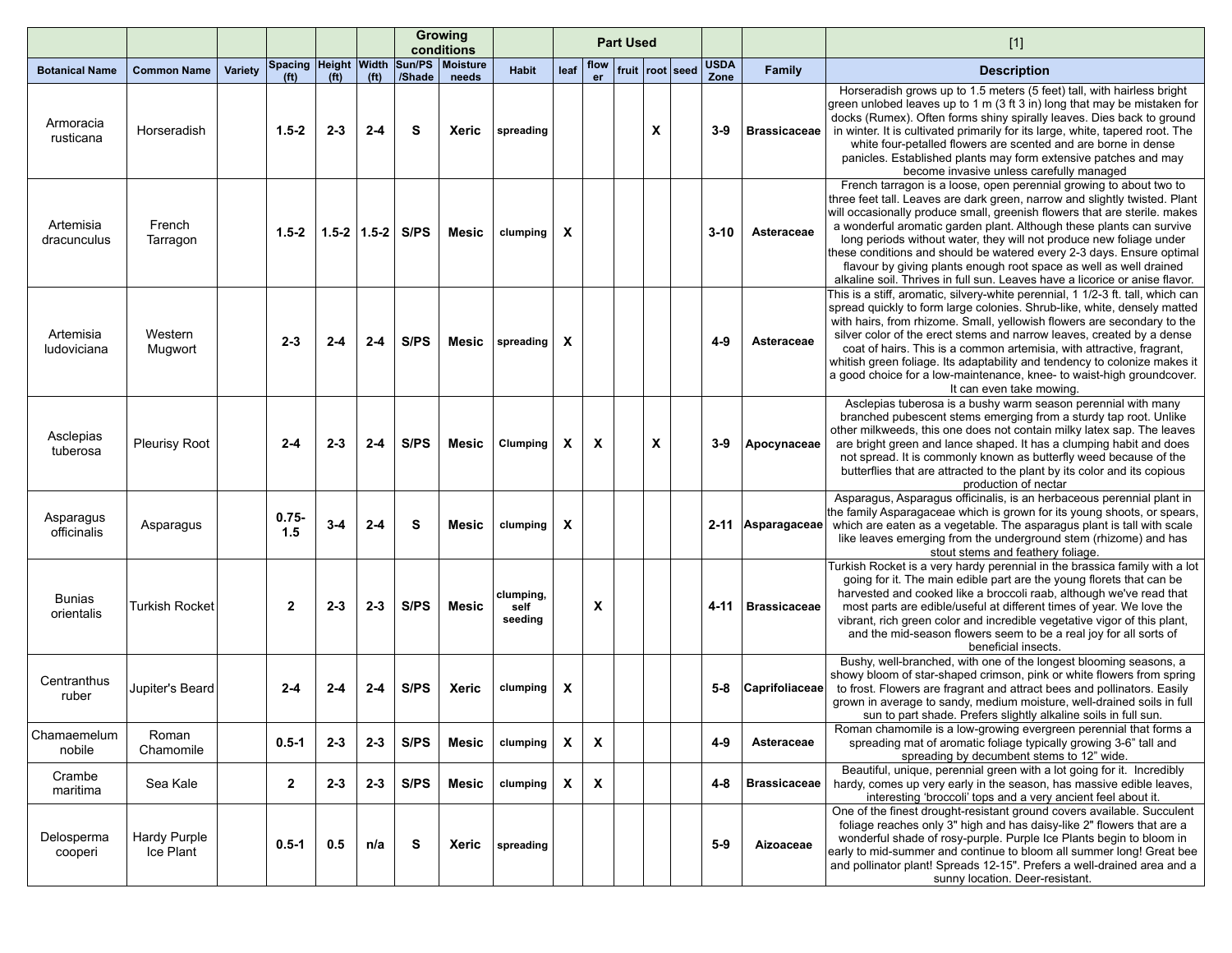|                             |                                  |         |                                           |                   |                   |             | <b>Growing</b><br>conditions |                                  |                           |            | <b>Part Used</b> |   |                   |                     |                  | $[1]$                                                                                                                                                                                                                                                                                                                                                                                                                                                                                                                                                                                                                                                                                                                                              |
|-----------------------------|----------------------------------|---------|-------------------------------------------|-------------------|-------------------|-------------|------------------------------|----------------------------------|---------------------------|------------|------------------|---|-------------------|---------------------|------------------|----------------------------------------------------------------------------------------------------------------------------------------------------------------------------------------------------------------------------------------------------------------------------------------------------------------------------------------------------------------------------------------------------------------------------------------------------------------------------------------------------------------------------------------------------------------------------------------------------------------------------------------------------------------------------------------------------------------------------------------------------|
| <b>Botanical Name</b>       | <b>Common Name</b>               | Variety | Spacing Height Width<br>(f <sup>t</sup> ) | (f <sup>t</sup> ) | (f <sup>t</sup> ) | /Shade      | Sun/PS   Moisture<br>needs   | <b>Habit</b>                     | leaf                      | flow<br>er |                  |   | fruit  root  seed | <b>USDA</b><br>Zone | Family           | <b>Description</b>                                                                                                                                                                                                                                                                                                                                                                                                                                                                                                                                                                                                                                                                                                                                 |
| Delosperma<br>nubigenum     | <b>Hardy Yellow</b><br>Ice Plant |         | $0.5 - 1$                                 | 0.5               | n/a               | S           | Xeric                        | spreading                        |                           |            |                  |   |                   | $6-8$               | Aizoaceae        | Hardy Yellow Ice Plant is a mat-forming, evergreen succulent with<br>bright yellow, daisy-like flowers, 3/4 in. across (2 cm). Blooming<br>continuously from late spring to fall, the blossoms are produced in such<br>quantities that they literally cover the foliage of closely-packed, fleshy<br>green leaves. Great Bee and pollinator plant. Perfect for edges and<br>rock gardens.                                                                                                                                                                                                                                                                                                                                                          |
| Dracocephalum<br>moldavicum | Moldavian<br>balm                |         | $1 - 2$                                   | $1 - 2$           | $\mathbf 1$       | S/PS        | Mesic                        | Clumping                         | X                         | X          |                  |   |                   |                     | Lamiaceae        | Moldavian Dragonhead is a self seeding annual, and is hardy in zones<br>3a-7b. It gets about 1 foot high or so and about the same width, and the<br>flowers are very long lasting, bright purple, proportionally large to the<br>plant, and shaped outrageously like the toothed head of a dragon It<br>grows quickly so it is often one of the first flowering herbs of the<br>summer it is easy to grow, flowers all summer, prolific to self seed,<br>and makes a great tea. It is also loved by pollinators                                                                                                                                                                                                                                    |
| Echinacea<br>angustifolia   | Narrow-leaved<br>coneflower      |         | $2 - 3$                                   | $2 - 3$           | $2 - 4$           | S/PS        | Mesic                        | Clumping                         | X                         | X          |                  | X |                   | $3-9$               | Asteraceae       | This species of Coneflower is the preferred one for medicinal uses.<br>Plants form a medium to tall clump of coarse dark-green leaves, by<br>midsummer bearing large daisy flowers with mauve-purple to rose-pink<br>petals surrounding an orange-brown central cone. Petals droop down in<br>an attractive way. Removing faded flowers regularly will greatly<br>increase the flowering period. Seedheads have good winter interest.<br>Outstanding for cutting. Attractive to butterflies.                                                                                                                                                                                                                                                       |
| Echinacea<br>purpurea       | Purple<br>Coneflower             |         | $2 - 3$                                   | $2 - 3$           | $2 - 3$           | S/PS        | Mesic                        | clumping                         |                           |            |                  | X |                   | $4 - 12$            | Asteraceae       | Echinacea purpurea (Purple Coneflower) is a garden classic perennial<br>plant and one of our most popular native wildflowers. Echinacea<br>purpurea (Purple Coneflower) has a large center cone, surrounded by<br>pink-purple petals and brighten the garden in mid-summer. It attracts<br>bees, butterflies, hummingbirds and more. great for cut flowers, both<br>fresh and dried. Also a wonderful medicinal herb.                                                                                                                                                                                                                                                                                                                              |
| Ephedra viridis             | Green<br>Ephedra                 |         | $4-6$                                     | 4-6               | $4-6$             | S           | <b>Xeric</b>                 | clumping                         | $\boldsymbol{\mathsf{x}}$ |            |                  |   |                   |                     | 6-12 Ephedraceae | Green Ephedra or Mormon Tea is a native, evergreen shrub, 4 ft., it<br>grows in high elevation desert areas, Calif. to Utah, looks like leafless,<br>green branched shrub. Ephedra spp. are good wildlife plants. Ephedra<br>viridis tolerates sand. Ephedra viridis is great for a bird garden.                                                                                                                                                                                                                                                                                                                                                                                                                                                   |
| Fallopia<br>multiflora      | Ho-Shou-Wu<br>$(Fo-ti)$          |         | $3 - 5$                                   | N/A               | N/A               | S/PS        | Mesic                        | spreading                        |                           |            |                  | X |                   | $6-9$               | Polygonaceae     | Fo-ti is a legendary plant in traditional Chinese herbal medicine used to<br>nourish the heart and calm the spirit. The vining herbaceous perennial<br>has red stems, heart shaped leaves and either white or pink flowers. It<br>is a fast growing, almost to the point of being unstoppable and good for<br>fences, creating shade for porches, etc. Grow in full sun, semi-shade,<br>or dappled shade in moist well-drained soil                                                                                                                                                                                                                                                                                                                |
| Fallugia<br>paradoxa        | Apache Plume                     |         | $4 - 8$                                   | 4-6               | $4-6$             | S           | Xeric                        | clumping                         |                           |            |                  |   |                   | $6 - 10$            | Rosaceae         | Fallugia paradoxa is an erect shrub not exceeding two meters in height.<br>It has light gray or whitish peeling bark on its many thin branches. The<br>leaves are each about a centimeter long and deeply lobed with the<br>edges rolled under. It is a drought hardy plant native to the SW USA<br>and provides good habitat for wildlife. Apache plume has single, white,<br>rose-like flowers in a fine-textured shrub up to 5 feet tall and 8 feet<br>wide. Flowering occurs from late spring until late summer, and is<br>followed by clouds of showy, pink, feater-duster-like seed heads that<br>are just as showy as the flowers.                                                                                                          |
| Galium<br>odoratum          | Sweet<br>Woodruff                |         | $1 - 2$                                   | 0.5               |                   |             |                              | $N/A$  PS/Sh   Mesic   spreading |                           | X          |                  |   |                   | 4-8                 | Rubiaceae        | Galium odoratum, commonly called sweet woodruff, is a mat-forming<br>perennial that is most often grown as a ground cover in shady areas.<br>Plants typically grow 8-12" tall and feature fragrant, lance-shaped, dark<br>green leaves in whorls of 6-8 along square stems. Plants have also<br>been used commercially in perfumes                                                                                                                                                                                                                                                                                                                                                                                                                 |
| Galium verum                | Yellow<br>Bedstraw               |         | $1 - 2$                                   | $1 - 3$           |                   | $2-3$ PS/Sh | <b>Mesic</b>                 | spreading                        | X                         | X          |                  | X |                   | $3 - 7$             | Rubiaceae        | Galium verum, commonly called yellow bedstraw, is a rhizomatous,<br>somewhat weedy perennial herb that typically grows to 8-30" tall and to<br>36" wide on erect to sprawling stems. Yellow dye from flowering stems<br>has been used as a food coloring for cheese or butter. Red dye can be<br>made from the roots. Prefers a loose moist leafy soil in some shade, but<br>it tolerates a position in full sun. Plants are tolerant of dry soils, but do<br>not thrive in a hot climate. They dislike very acid soils. An agressive<br>spreader, though it is low-growing and mixes without harm with any<br>plants at least 2' tall. It grows well in the summer meadow and is a food<br>plant for the larvae of several species of butterflies |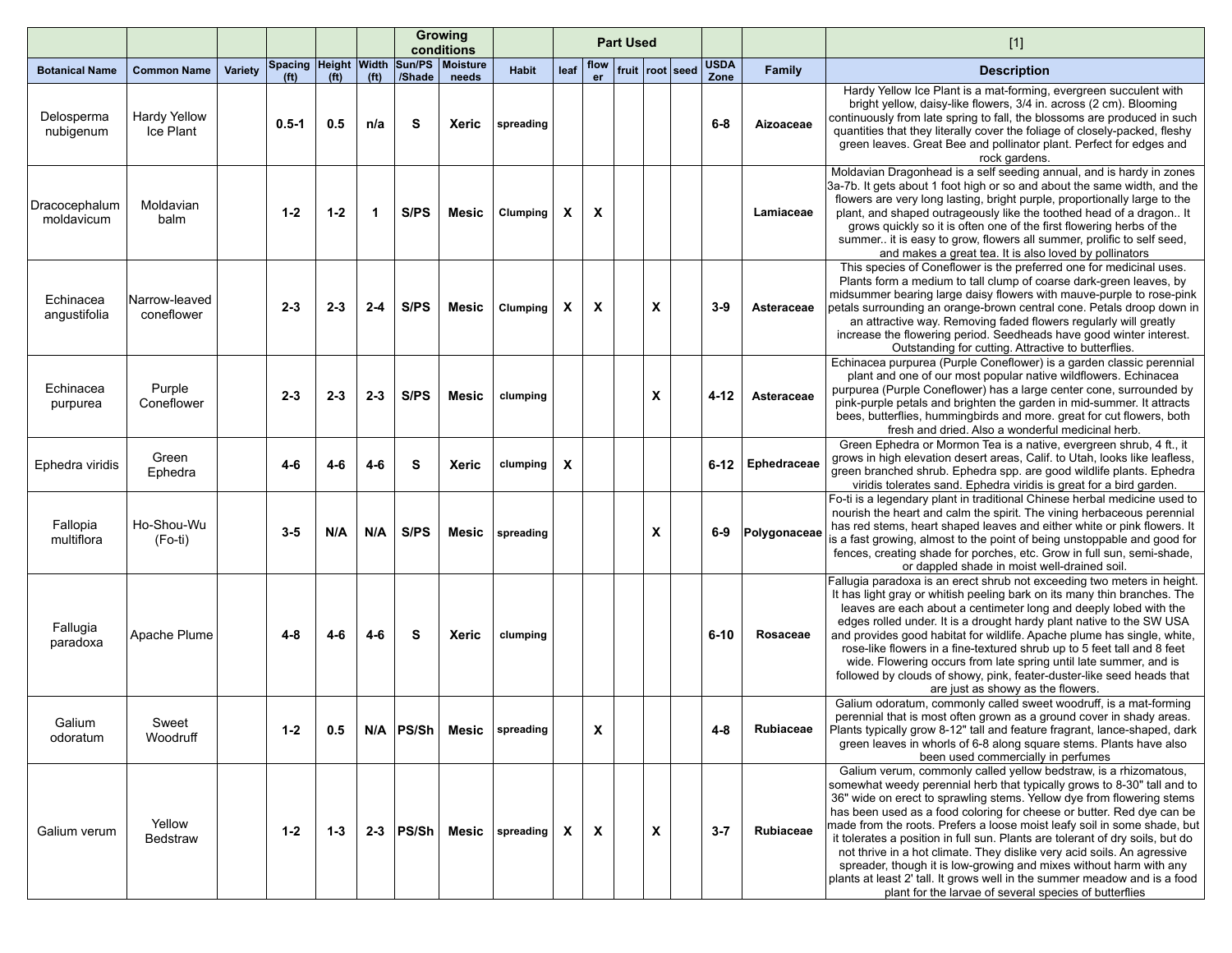|                             |                        |               |                                           |                   |                   |          | Growing<br>conditions      |                              | <b>Part Used</b><br><b>USDA</b><br>flow<br>leaf<br>fruit   root   seed<br>Zone<br>er |   |  |   |  |          |              | $[1]$                                                                                                                                                                                                                                                                                                                                                                                                                                                                                                                                                                                                                                 |
|-----------------------------|------------------------|---------------|-------------------------------------------|-------------------|-------------------|----------|----------------------------|------------------------------|--------------------------------------------------------------------------------------|---|--|---|--|----------|--------------|---------------------------------------------------------------------------------------------------------------------------------------------------------------------------------------------------------------------------------------------------------------------------------------------------------------------------------------------------------------------------------------------------------------------------------------------------------------------------------------------------------------------------------------------------------------------------------------------------------------------------------------|
| <b>Botanical Name</b>       | <b>Common Name</b>     | Variety       | Spacing Height Width<br>(f <sup>t</sup> ) | (f <sup>t</sup> ) | (f <sup>t</sup> ) | /Shade   | Sun/PS   Moisture<br>needs | <b>Habit</b>                 |                                                                                      |   |  |   |  |          | Family       | <b>Description</b>                                                                                                                                                                                                                                                                                                                                                                                                                                                                                                                                                                                                                    |
| Glycyrrhiza<br>glabra       | Licorice               |               | $1 - 1.5$                                 | $2 - 3$           | n/a               | S/PS     | Mesic                      | spreading                    |                                                                                      |   |  | X |  | $7 - 10$ | Fabaceae     | Once established, the plants shoot up like a young willow thicket,<br>setting erect lilac flowers that give way to the smooth pods. The part<br>used is the stoloniferous root, which can be harvested after 2 or 3 years<br>of growth. Plant prefers full sun and dry, alkaline soils. Can take years<br>to establish a good plot. This is a great crop for people in Arizona, or at<br>elevation in California, or any other place where the weather is clear,<br>high and hot.                                                                                                                                                     |
| Glycyrrhiza<br>uralensis    | Chinese<br>Licorice    |               | $1 - 1.5$                                 | $2 - 3$           | n/a               | S/PS     | Mesic                      | spreading                    |                                                                                      |   |  | X |  | $5-10$   | Fabaceae     | Herbaceous perennial native to Siberia and China. Flowers blue to 3<br>feet. The plant prefers alkaline soil and thrives on neglect. This plant<br>produces the fine-flavored licorice root.                                                                                                                                                                                                                                                                                                                                                                                                                                          |
| Helianthus<br>maximilianii  | Maximilian<br>Sunfower |               | $3 - 4$                                   | 4-6               | $3 - 4$           | S/PS     | Xeric                      | clumping,<br>self<br>seeding | $\boldsymbol{\mathsf{x}}$                                                            | X |  |   |  | $4-9$    | Asteraceae   | Maximilian Sunflower is very showy and towers above surrounding<br>vegetation when in bloom. It is best suited for full sun in dry to medium<br>conditions. It grows to 6' tall and spreads both by seed and slowly by<br>rhizome to form a large clump. Flowers are great for pollinators and<br>goldfinches love the seeds in fall.                                                                                                                                                                                                                                                                                                 |
| Hylotelephium<br>spectabile | Showy<br>Stonecrop     |               | $\overline{2}$                            | $1-2$             | $1-2$             | S        | Mesic                      | clumping                     | X                                                                                    |   |  |   |  | $3-9$    | Crassulaceae | The fleshy foliage grows with a mounding habit and is attractive even<br>without blooms. The stems can be pruned in summer to obtain a<br>shorter bushier plant but will delay bloom time. The showy flowers<br>appear mid to late summer into fall and attract bees and butterflies.<br>Leaving the seedheads on the plant will add some winter interest.                                                                                                                                                                                                                                                                            |
| Hyssopus<br>officinalis     | Hyssop                 |               | $2 - 3$                                   | $1 - 2$           | $2 - 4$           | S/PS     | Mesic                      | clumping                     | X                                                                                    | X |  |   |  | $5 - 10$ | Lamiaceae    | Hyssop is an evergreen, bushy perennial native to southern Europe. A<br>member of the mint family, Hyssopus officinalis can be used sparingly<br>as a spice or macerated as a unique flavor to liqueurs. The plant has a<br>long history of folklore in ancient Europe and was often hung in homes<br>for protection. Hyssop herb is also typically made into a syrup or<br>steeped and enjoyed as an infusion of hyssop tea.                                                                                                                                                                                                         |
| Inula helenium              | Elecampane             |               | $1 - 2$                                   | $3 - 5$           | $2 - 3$           | S/PS     | Mesic                      | spreading                    |                                                                                      |   |  | X |  | $5-8$    | Asteraceae   | a perennial herb in the aster family with a long history of medicinal<br>uses. In appearance, it is reminiscent of a sunflower plant, with tall<br>stalks, pale green foliage, and bright yellow flowers with large seed<br>heads in the center. The flowers of elecampane are much smaller than<br>sunflowers, but it has enormous leaves that can grow to 2 feet in length.<br>All parts of the plant have medicinal applications, but the octopus-like<br>roots provide the main source of useful material.                                                                                                                        |
| Lavandula x<br>intermedia.  | Dutch<br>Lavender      | Dutch<br>Mill | $2 - 3$                                   | $2 - 3$           | $2 - 3$           | -S       | Xeric                      | clumping                     |                                                                                      | X |  |   |  | $5-9$    | Lamiaceae    | Dutch Mill is an early blooming variety of oil producing lavender similar<br>to Grosso. Dutch Lavender is in the same lavender family as Fred<br>Boutin, Provence, and Grosso lavender called Lavindin. It is one of the<br>hardiest lavenders you can plant in your garden. It will grow into a large,<br>silver, shrub-like plant that is one to two feet tall. Be careful not to<br>overwater your lavender. Dutch flowers later in the summer, often not<br>beginning until July, then will bloom into the fall. In the winter, the broad<br>silver foliage is striking.                                                          |
| Lavandula x<br>intermedia.  | Dutch<br>Lavender      | Provenc<br>е  | $2 - 3$                                   | $2 - 3$           | $2 - 3$           | S        | Xeric                      | clumping                     |                                                                                      | X |  |   |  | $5-9$    | Lamiaceae    | Provence is 24-36 inches, copious flowers, somewhat lighter than<br>grosso, evergreen good oil and a great plant for fresh or dried<br>bouquets. Dutch Lavender is in the same lavender family as Fred<br>Boutin, Provence, and Grosso lavender called Lavindin. It is one of the<br>hardiest lavenders you can plant in your garden. It will grow into a large,<br>silver, shrub-like plant that is one to two feet tall. Be careful not to<br>overwater your lavender. Dutch flowers later in the summer, often not<br>beginning until July, then will bloom into the fall. In the winter, the broad<br>silver foliage is striking. |
| Lavandula x<br>intermedia.  | Dutch<br>Lavender      | Super         | $2 - 3$                                   | $2 - 3$           | $2 - 3$           | <b>S</b> | Xeric                      | clumping                     |                                                                                      | X |  |   |  | $5-9$    | Lamiaceae    | Super is 24-36 inches or larger, lighter purple flowers, evergreen, good<br>oil. Dutch Lavender is in the same lavender family as Fred Boutin,<br>Provence, and Grosso lavender called Lavindin. It is one of the hardiest<br>lavenders you can plant in your garden. It will grow into a large, silver,<br>shrub-like plant that is one to two feet tall. Be careful not to overwater<br>your lavender. Dutch flowers later in the summer, often not beginning<br>until July, then will bloom into the fall. In the winter, the broad silver<br>foliage is striking.                                                                 |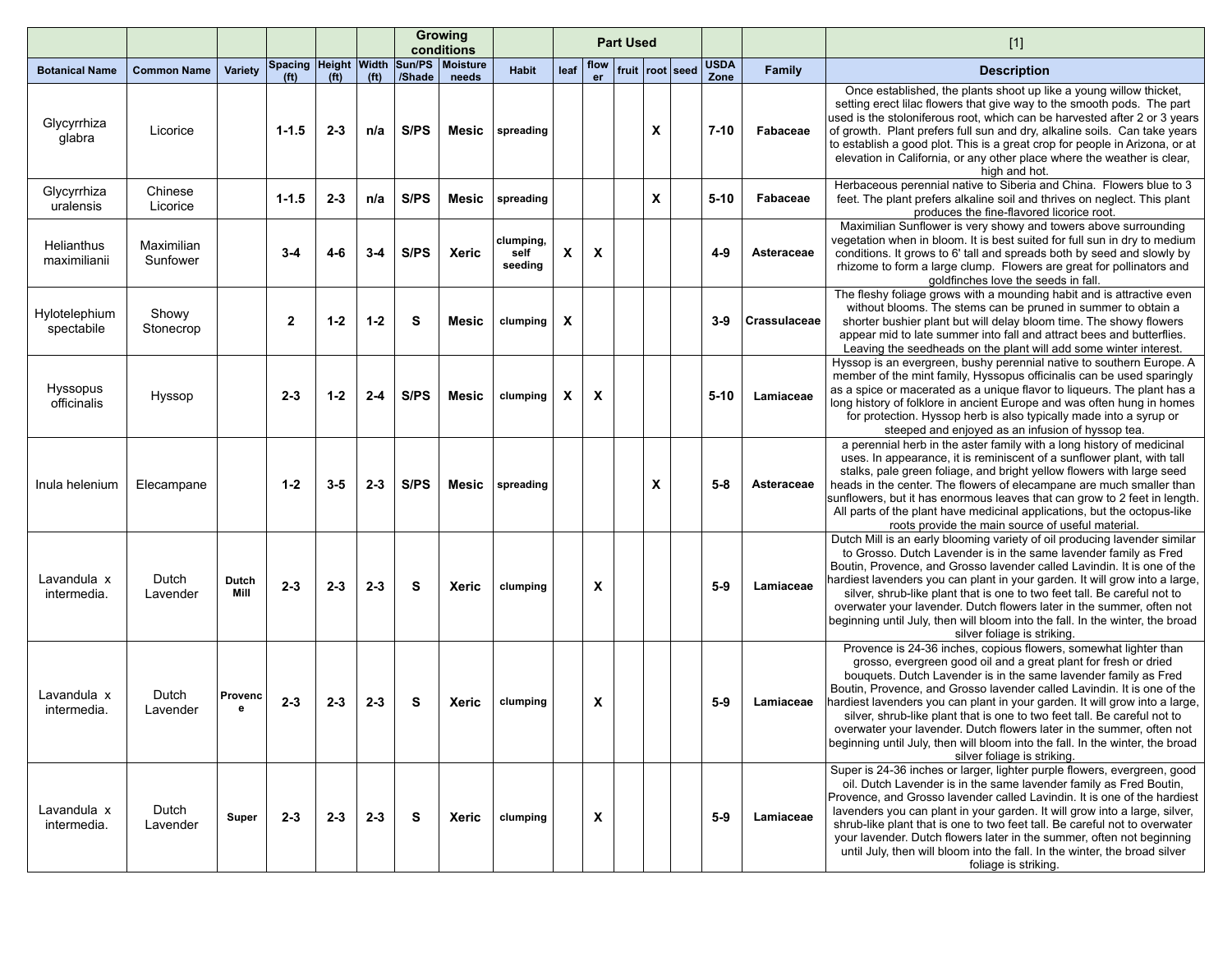|                                          |                     |                   |                                           |                   |                   |        | <b>Growing</b><br>conditions |                              |                           |            | <b>Part Used</b> |            |                     |                  | $[1]$                                                                                                                                                                                                                                                                                                                                                                                                                                                                                                                                                                                                                                               |
|------------------------------------------|---------------------|-------------------|-------------------------------------------|-------------------|-------------------|--------|------------------------------|------------------------------|---------------------------|------------|------------------|------------|---------------------|------------------|-----------------------------------------------------------------------------------------------------------------------------------------------------------------------------------------------------------------------------------------------------------------------------------------------------------------------------------------------------------------------------------------------------------------------------------------------------------------------------------------------------------------------------------------------------------------------------------------------------------------------------------------------------|
| <b>Botanical Name</b>                    | <b>Common Name</b>  | Variety           | Spacing Height Width<br>(f <sup>t</sup> ) | (f <sup>t</sup> ) | (f <sup>t</sup> ) | /Shade | Sun/PS   Moisture<br>needs   | <b>Habit</b>                 | leaf                      | flow<br>er | fruit            | root  seed | <b>USDA</b><br>Zone | Family           | <b>Description</b>                                                                                                                                                                                                                                                                                                                                                                                                                                                                                                                                                                                                                                  |
| Lavandula x<br>intermedia.               | Dutch<br>Lavender   | <b>Twickle</b>    | $2 - 3$                                   | $2 - 3$           | $2 - 3$           | S      | <b>Xeric</b>                 | clumping                     |                           | X          |                  |            | $5-9$               | Lamiaceae        | Twickle is 24-36 inches, sagey colored leaves, flowers tend towards<br>blue, not a lot of oil but a distictinve peppery essential oil. evergreen,<br>full sun. Dutch Lavender is in the same lavender family as Fred Boutin,<br>Provence, and Grosso lavender called Lavindin. It is one of the hardiest<br>lavenders you can plant in your garden. It will grow into a large, silver,<br>shrub-like plant that is one to two feet tall. Be careful not to overwater<br>your lavender. Dutch flowers later in the summer, often not beginning<br>until July, then will bloom into the fall. In the winter, the broad silver<br>foliage is striking. |
| Lavandula<br>angustifolia.               | English<br>Lavender | Mary<br>Diana     | $2 - 3$                                   | $2 - 3$           | $3 - 4$           | s      | <b>Xeric</b>                 | clumping                     |                           | X          |                  |            | $5-9$               | Lamiaceae        | Mary Diana is 18-24 inches, purple/blue flowers, good oil, this plant was<br>developed by Campie's Lavender Patch in Stagecoach, NV. Often<br>associated with the famous purple fields of Provence, Lavandula<br>angustifolia, also called English Lavender, is not native to England but<br>to the Mediterranean. Ideal for garden borders, cooking and potpourri,<br>this lavender also produces the best oils                                                                                                                                                                                                                                    |
| Lavandula<br>angustifolia.               | English<br>Lavender | Premier           | $2 - 3$                                   | $2 - 3$           | $3 - 4$           | s      | <b>Xeric</b>                 | clumping                     |                           | X          |                  |            | $5-9$               | Lamiaceae        | Premier is the first to bloom, very dark purple flowers, 12-18 inches<br>dark green leaves, full sun, a great early bloomer. Often associated with<br>the famous purple fields of Provence, Lavandula angustifolia, also<br>called English Lavender, is not native to England but to the<br>Mediterranean. Ideal for garden borders, cooking and potpourri, this<br>lavender also produces the best oils                                                                                                                                                                                                                                            |
| Lavandula<br>angustifolia.               | English<br>Lavender | Royal<br>Purple   | $2 - 3$                                   | $2 - 3$           | $3 - 4$           | S      | <b>Xeric</b>                 | clumping                     |                           | X          |                  |            | $5-9$               | Lamiaceae        | Royal Purple is 18-24 inches, viiolet to blue flowers, one of our favorite<br>culinary lavenders, mixes well with Premier and De-Lavande, full sun.<br>Often associated with the famous purple fields of Provence, Lavandula<br>angustifolia, also called English Lavender, is not native to England but<br>to the Mediterranean. Ideal for garden borders, cooking and potpourri,<br>this lavender also produces the best oils                                                                                                                                                                                                                     |
| Lavandula x<br>heterophylla              | Indoor<br>Lavender  | Goodwi<br>n Creek | $2 - 3$                                   | $2 - 3$           | $3 - 4$           | s      | <b>Xeric</b>                 | clumping                     |                           |            |                  |            | $8-9$               | Lamiaceae        | Goodwin Creek is 12-18 inches, the only lavender plant that we<br>recommend for all year inside. It will grow indoors all year, outside in<br>winter will kill it. light green leaves with sawtooth edges and purple<br>flowers. A wonderful fragrant indoor lavender to enjoy year round.                                                                                                                                                                                                                                                                                                                                                          |
| Leonurus<br>cardiaca                     | Motherwort          |                   | $2 - 3$                                   | $2 - 4$           | $2 - 3$           | S/PS   | <b>Mesic</b>                 | clumping,<br>self<br>seeding | X                         | X          |                  |            | $3 - 8$             | Lamiaceae        | Perennial flowering to 5 feet tall. Native to Europe. Traditional usage<br>TWM): menstrual woes, tonic to the heart. Decorative flowers on a lithe<br>and blowsy plant. Plant prefers part shade to full sun, regular garden<br>soil and plenty of water. Space plants 1 to 2 feet apart.                                                                                                                                                                                                                                                                                                                                                           |
| Levisticum<br>officinale                 | Lovage              |                   | $1.5 - 3$                                 | $3-6$             | $1 - 3$           | S/PS   | Mesic                        | clumping                     | X                         |            |                  | X          | $3-9$               | Apiaceae         | The plants can grow up to six feet tall, with a 32-inch spread, so they<br>make stately specimens in the garden. It prefers partial shade or<br>afternoon shade. Flowers attract beneficial insects. The leaves and<br>stem of the lovage plant add an intense celery-like flavour to soups,<br>stews and stocks or pork and poultry dishes. Seeds are milder and can<br>be used like dill seed and coriander.                                                                                                                                                                                                                                      |
| Malva sylvestris                         | <b>High Mallow</b>  |                   | $2 - 4$                                   | $2 - 4$           | $2 - 4$           | S/PS   | Mesic                        | clumping                     | X                         | X          |                  |            | $4 - 8$             | <b>Malvaceae</b> | A vigorous biennial/perennial plant with showy flowers of bright mauve-<br>purple, with dark veins, standing 3-4 feet (0.91-1.22 m) high and<br>growing freely in meadows, hedgerows and in fallow fields. Flowers are<br>similar to marshmallow and visted by many pollinators.                                                                                                                                                                                                                                                                                                                                                                    |
| Marrubium<br>vulgare                     | White<br>Horehound  |                   | $1.5 - 3$                                 | $1-2$             | $1.5 - 3$         | S      | Xeric                        | clumping,<br>self<br>seeding | $\pmb{\mathsf{X}}$        | X          |                  |            | 4-10                | Lamiaceae        | An attractive shrub with small, grey-green leaves that are covered in<br>small white hairs, creating a fuzzy appearance.                                                                                                                                                                                                                                                                                                                                                                                                                                                                                                                            |
| Melissa<br>officinalis                   | Lemon Balm          |                   | $\mathbf 1$                               | $1 - 2$           | n/a               | S/PS   | Mesic                        | spreading                    | $\mathbf{x}$              | X          |                  |            | $4 - 8$             | Lamiaceae        | Strongly aromatic herb with lemony fragrance and excellent medicinal<br>and culinary qualities. Shiny green leaves on full plants up to 2' tall.<br>Harvest before flowering since leaf quality declines as flower stalks<br>mature. Attracts bees and pollinators.                                                                                                                                                                                                                                                                                                                                                                                 |
| Melissa<br>officinalis ssp.<br>altissima | Lime Balm           |                   | $1 - 2$                                   | $1 - 2$           | N/A               | S/PS   | <b>Mesic</b>                 | spreading                    | $\mathsf{x}$              | X          |                  |            | $6-9$               | Lamiaceae        | Herbaceous perennial to 2 feet, native to the mediterranean. Light-<br>green lime-flavored foliage is softly pubescent, with outsize flowers of<br>light lavender. A rare and unusual subspecies of lemon balm                                                                                                                                                                                                                                                                                                                                                                                                                                      |
| Mentha ×<br>piperita                     | Peppermint          | French            | -1                                        | $1 - 2$           | n/a               | S/PS   | Mesic                        | spreading                    | $\boldsymbol{\mathsf{x}}$ | X          |                  |            | $4 - 10$            | Lamiaceae        | French Peppermint' is a classic aromatic herb. This very attractive herb<br>with medium green leaves is extremely hardy to zone 3. A low growing<br>spreading groundcover. French Peppermint will readily make itself at<br>home in full sun to partial shade in moist soil.                                                                                                                                                                                                                                                                                                                                                                        |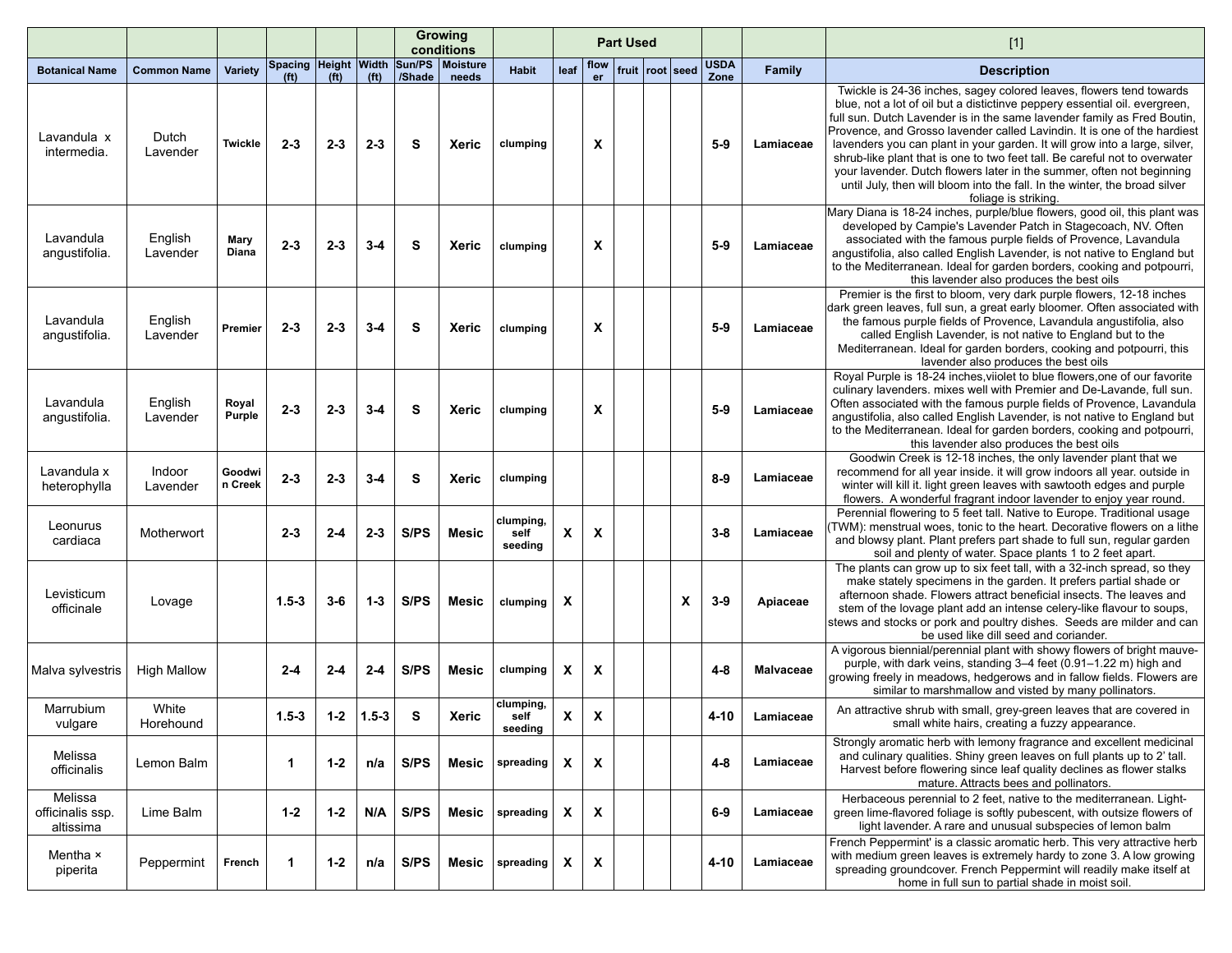|                                                        |                           |                                |                                           |                   |                   |              | <b>Growing</b><br>conditions |                         |              |      | <b>Part Used</b> |            |                     |           | $[1]$                                                                                                                                                                                                                                                                                                                                                                                                                                                                                                                                                                                                                                                                                                                                                                                           |
|--------------------------------------------------------|---------------------------|--------------------------------|-------------------------------------------|-------------------|-------------------|--------------|------------------------------|-------------------------|--------------|------|------------------|------------|---------------------|-----------|-------------------------------------------------------------------------------------------------------------------------------------------------------------------------------------------------------------------------------------------------------------------------------------------------------------------------------------------------------------------------------------------------------------------------------------------------------------------------------------------------------------------------------------------------------------------------------------------------------------------------------------------------------------------------------------------------------------------------------------------------------------------------------------------------|
| <b>Botanical Name</b>                                  | <b>Common Name</b>        | Variety                        | Spacing Height Width<br>(f <sup>t</sup> ) | (f <sup>t</sup> ) | (f <sup>t</sup> ) | /Shade       | Sun/PS Moisture<br>needs     | <b>Habit</b>            | leaf         | flow | fruit            | root  seed | <b>USDA</b><br>Zone | Family    | <b>Description</b>                                                                                                                                                                                                                                                                                                                                                                                                                                                                                                                                                                                                                                                                                                                                                                              |
| Mentha ×<br>piperita 'swiss'                           | <b>Swiss Mint</b>         | <b>Swiss</b><br>Mint           | $\mathbf 1$                               | $1 - 2$           | n/a               | S/PS         | Mesic                        | spreading               | $\mathbf{x}$ | X    |                  |            | $4 - 10$            | Lamiaceae | Swiss Mint (mentha x piperita 'swiss') - Interesting and hard to find mint<br>variety used in the flavoring of Swiss candies. also sometimes called<br>"Swiss Ricola" mint. Attractive upright-growing plant features large<br>slender light green leaves with toothed edges. Light and refreshing<br>flavor for culinary or tea use. Flowers attract beneficial insects.                                                                                                                                                                                                                                                                                                                                                                                                                       |
| Mentha<br>aquatica                                     | Berries and<br>Cream Mint | <b>Berries</b><br>and<br>Cream | $1.5 - 3$                                 | $1 - 2$           | N/A               | S/PS         | Mesic                        | spreading               | X            | X    |                  |            | $6 - 10$            | Lamiaceae | Berries and Cream mint is a vigorous grower and can grow up to 3' tall.<br>The plant has dark green, spear-shaped leaves with wide, rounded<br>bottoms that grow in opposite pairs. Has spikes of light purple flowers in<br>summer. The leafy herb has a berry-like aroma combined with the scent<br>of menthol and a hint of citrus. Plant Mentha aquatica along the edges<br>of bodies of water or in shallow water. The plant prefers slightly acidic<br>soil in moist loam. Watermint plants do best in full sun but can also<br>thrive in partial shade.                                                                                                                                                                                                                                  |
| Mentha<br>aquatica<br>'Citrata'                        | Orange Mint               | Orange                         | $1.5 - 3$                                 | $1 - 2$           | N/A               | S/PS         | Mesic                        | spreading               | X            | X    |                  |            | $6 - 10$            | Lamiaceae | Aslo known as Bergamot Mint. Treasured for its very special fragrance.<br>Its hint of citrus is tantalizing in fruit punches, teas and potpourris. The<br>oil is an ingredient in chartreuse and perfumes. Plant Mentha aquatica<br>along the edges of bodies of water or in shallow water. The plant<br>prefers slightly acidic soil in moist loam. Watermint plants do best in full<br>sun but can also thrive in partial shade.                                                                                                                                                                                                                                                                                                                                                              |
| Mentha<br>arvensis                                     | Banana Mint               | <b>Banana</b>                  | $1 - 2$                                   | $1 - 2$           | N/A               | S/PS         | Mesic                        | spreading               | X            | X    |                  |            | $6 - 10$            | Lamiaceae | Banana mint grows low to the ground and bears many small, oval to<br>lanceolate shaped leaves on medium to slender, green stems. The<br>bright green leaves have lightly serrated edges and are coated in a soft<br>layer of fuzz. In the summer, Banana mint also develops many small<br>lilac flowers that grow in clusters and are highly fragrant. In addition to<br>the flowers, the leaves of the Banana mint are aromatic with a sweet,<br>tropical scent and are crisp with bright, herbal flavors of peppermint and<br>bananas. Delightful and unusual banana scented leaves provide<br>endless culinary possibilities! This mint from France has a low growing<br>creeping and trailing habit that makes this variety nice for containers or<br>hanging baskets. Perennial zones 5-9. |
| Mentha<br>arvensis<br>'Variegata' (M. x<br>gentillis)' | <b>Ginger Mint</b>        | Ginger                         | $1.5 - 3$                                 | $1 - 2$           | N/A               | S/PS         | Mesic                        | spreading               | X            | X    |                  |            | $6 - 10$            | Lamiaceae | Ginger mint is a cross between corn mint and spearmint, and smells<br>very much like spearmint. Often called slender mint or scotch mint,<br>variegated ginger mint plants have beautiful bright yellow stripes on the<br>leaves. Heart-shapes leaves flecked with gold make this a spectacular<br>ornamental mint. Its fruity taste carries a hint of ginger. The attractive<br>plant brightens up the herb garden. The plant is happy in moist soil with<br>sun or part shade and will expand into the garden easily unless it is<br>restrained in pots or bottomless buckets sunk into the garden bed.<br>Ginger mint is well suited to container gardening, where it can decorate<br>a patio or doorstep while offering its many benefits to the cuisine.                                   |
| Mentha<br>haplocalyx                                   | Chinese mint<br>'Bo He'   |                                | $1 - 2$                                   | $1 - 2$           | N/A               | S/PS         | Mesic                        | spreading               | X            | X    |                  |            | $7 - 10$            | Lamiaceae | Chinese mint is native to China where it is widely grown as a tea plant<br>used for medicinal purposes. It can grow up to 60cm tall and has<br>square stems, toothed oval leaves and bears whorls of pale lilac flowers<br>growing from the leaf axils. It prefers sun to partial shade and moist<br>soils                                                                                                                                                                                                                                                                                                                                                                                                                                                                                      |
| Mentha sp.                                             | Citrus Kitchen<br>Mint    | Citrus<br>Kitchen              | $1.5 - 3$                                 | $1-2$             |                   | $N/A$ S/PS   |                              | Mesic   spreading $ X $ |              | X    |                  |            | 6-10                | Lamiaceae | A mint hybrid known for its strong, pleasant citrus flavor and aroma. It's<br>prized for its culinary uses both for cooking and beverages. On top of<br>being useful in the kitchen, its fragrance makes it a great choice for<br>garden borders where its tendrils can be easily bruised by foot traffic,<br>releasing its scent into the air.                                                                                                                                                                                                                                                                                                                                                                                                                                                 |
| Mentha sp.                                             | Cotton Candy<br>Mint      | Cotton<br>Candy                | $1.5 - 3$                                 | $1 - 2$           |                   | $N/A$ $S/PS$ |                              | Mesic   spreading       | X            | X    |                  |            | $6 - 10$            | Lamiaceae | A fuzzy blue leafed, spreading groundcover mint with spikelets of<br>lavender flowers in summer. As mint breeder Jim Westerfield once told<br>Ricthers, "The first time I smelled this hybrid a voice in my head said<br>'Cotton Candy'. It had a certain soft, sweet aroma, combined with, of all<br>things, pink flowers! What's interesting is that there exists not one bottle<br>of flavoring ANYWHERE on any shelf in the world, whose label reads<br>'Cotton Candy'. Nope, such a seasoning has simply NEVER existed."                                                                                                                                                                                                                                                                   |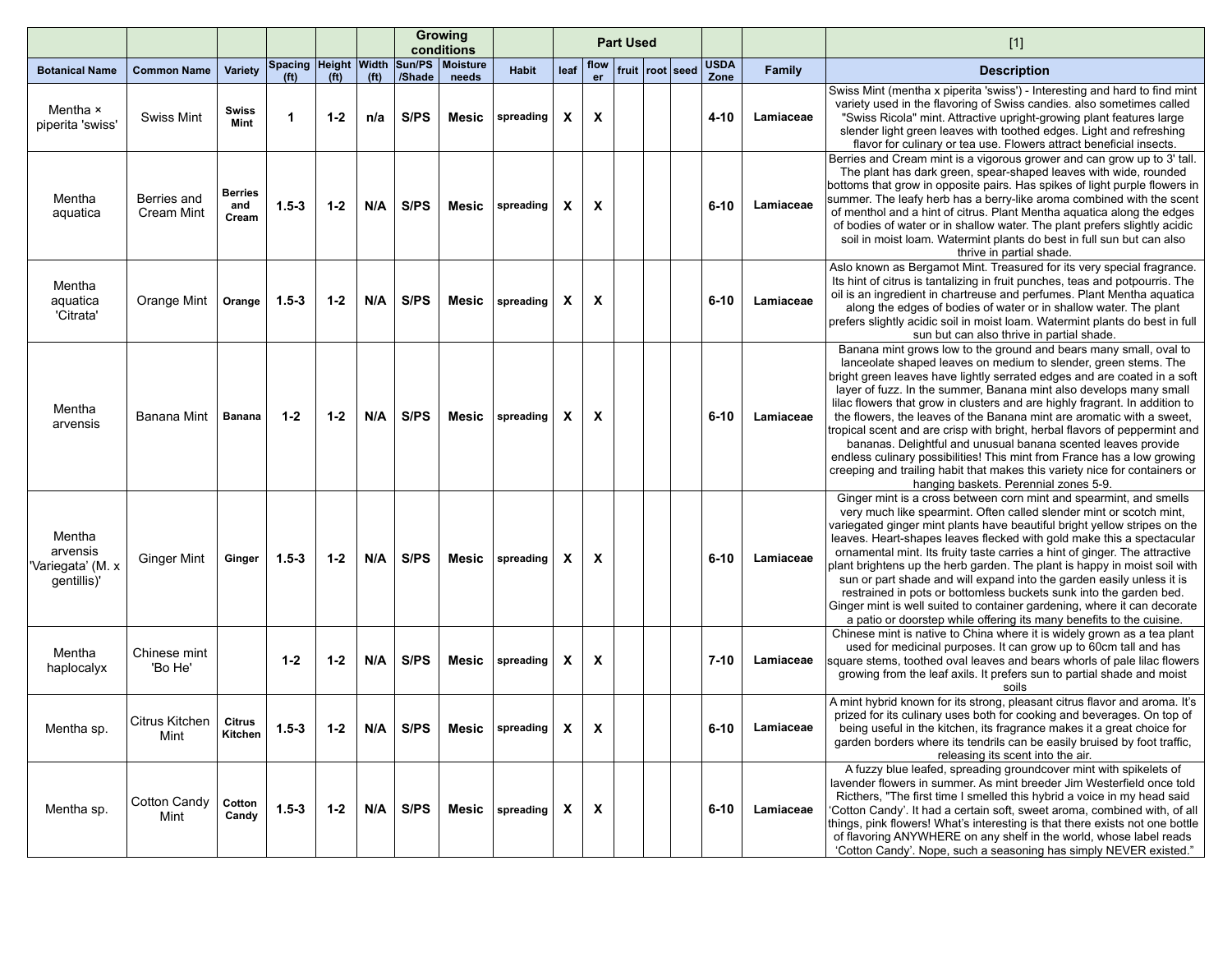|                                |                            |               |                                     |                                   |                   |          | Growing<br>conditions      |                              |                           |                           | <b>Part Used</b> |                   |                     |               | $[1]$                                                                                                                                                                                                                                                                                                                                                                                                                                                                                                                                  |
|--------------------------------|----------------------------|---------------|-------------------------------------|-----------------------------------|-------------------|----------|----------------------------|------------------------------|---------------------------|---------------------------|------------------|-------------------|---------------------|---------------|----------------------------------------------------------------------------------------------------------------------------------------------------------------------------------------------------------------------------------------------------------------------------------------------------------------------------------------------------------------------------------------------------------------------------------------------------------------------------------------------------------------------------------------|
| <b>Botanical Name</b>          | <b>Common Name</b>         | Variety       | <b>Spacing</b><br>(f <sup>t</sup> ) | Height Width<br>(f <sup>t</sup> ) | (f <sup>t</sup> ) | /Shade   | Sun/PS   Moisture<br>needs | <b>Habit</b>                 | leaf                      | flow<br>er                |                  | fruit  root  seed | <b>USDA</b><br>Zone | Family        | <b>Description</b>                                                                                                                                                                                                                                                                                                                                                                                                                                                                                                                     |
| Mentha spicata                 | Spearmint                  | Spearmi<br>nt | 1                                   | $1 - 2$                           | n/a               | S/PS     | Mesic                      | spreading                    | X                         | $\boldsymbol{\mathsf{x}}$ |                  |                   | 3-10                | Lamiaceae     | Spearmint, (Mentha spicata), aromatic herb of the mint family<br>(Lamiaceae), widely used for culinary purposes. Mint thrives in moist to<br>slightly soggy soil. Consider planting mint near downspouts or in low,<br>damp spots in your yard. Great for sweet teas. Flowers attract<br>beneficial insects.                                                                                                                                                                                                                           |
| Mentha x<br>piperita           | Chocolate<br>Mint          | Chocola<br>te | $1.5 - 3$                           | $1 - 2$                           | N/A               | S/PS     | Mesic                      | spreading                    | $\mathbf{x}$              | $\boldsymbol{\mathsf{x}}$ |                  |                   | $6 - 10$            | Lamiaceae     | Chocolate mint has a fragrance of chocolate. A variety of peppermint, it<br>is a rhizomatous, upright perennial which is most commonly grown as a<br>culinary herb and/or ground cover. It typically grows to 2' tall and<br>spreads by rhizomes to form an attractive ground cover. The rounded,<br>lance-shaped leaves are a darker green than other forms of mint.<br>Lavender flowers appear in summer.                                                                                                                            |
| <b>Mirabilis</b><br>multiflora | Desert Four<br>O'clock     |               | $1 - 2$                             | $0.5 - 1$                         | $4 - 8$           | <b>S</b> | <b>Xeric</b>               | clumping                     |                           |                           |                  |                   | 4-8                 | Nyctaginaceae | 15-18" tall x 48-72" wide. In its full afternoon glory, Desert Four O'clock<br>has few rivals. A mature plant will have hundreds of magenta-pink<br>flowers open at one time! This short grass prairie wildflower is a xeric<br>species with an enormous, deep-growing taproot. Plant it in any soil,<br>even clay, where it will get plenty of sun and heat. Once established, it<br>grows best when given just a little extra irrigation. Semi-succulent<br>foliage. Great pollinator plant, particularly for nocturnal pollinators. |
| Monarda<br>didyma              | Red Bergamot               |               | $1 - 3$                             | $2 - 4$                           | N/A               | S/PS     | Mesic                      | spreading                    | X                         | $\boldsymbol{\mathsf{x}}$ |                  |                   | 4-9                 | Lamiaceae     | The boldest blossoms of the bergamot varieties and a favourite for<br>those who are looking to attract a flurry of pollinators to the garden! Red<br>ragged blossoms are easy to spot in their blooming months of July and<br>August.                                                                                                                                                                                                                                                                                                  |
| Monarda<br>fistulosa           | Bee Balm,<br>Mixed         |               | $1 - 3$                             | $2 - 4$                           | N/A               | S/PS     | <b>Mesic</b>               | spreading                    | $\boldsymbol{\mathsf{X}}$ | $\boldsymbol{\mathsf{x}}$ |                  |                   | $3 - 10$            | Lamiaceae     | This is a highly aromatic and showy cultivar that makes mixed colors,<br>foliage giving rise to blossoms of pink, lavender and purple.                                                                                                                                                                                                                                                                                                                                                                                                 |
| Monarda<br>fistulosa           | Bee Balm,<br>Wild Bergamot |               | $2 - 4$                             | $3-5$                             | n/a               | S/PS     | Mesic                      | spreading                    | $\mathbf{x}$              | $\boldsymbol{\mathsf{x}}$ |                  |                   | $3 - 10$            | Lamiaceae     | Bee Balm is a great insect attracting flower, particular for bumblebees<br>and hummingbirds. A North American native, It grows 3-4' tall and<br>spreads slowly. It has pink showy whorled blooms; leaves have aroma<br>of orange and spice. Often used in tea, It has a soothing flavor and aids<br>digestion.                                                                                                                                                                                                                         |
| Monarda<br>fistulosa           | Bergamot,<br>Sweet leaf    |               | $1 - 3$                             | $2 - 4$                           | N/A               | S/PS     | <b>Mesic</b>               | spreading                    | $\mathbf{x}$              | $\boldsymbol{\mathsf{x}}$ |                  |                   | $3 - 10$            | Lamiaceae     | With showy flowers of lavender to rose and leaves both pungent and<br>minty, this wild native plant, hardy in the face of severe frost, drought or<br>flood, accommodates well to the domestic garden and brings long-<br>lasting joy. Fantastic fresh cut flower and tasty tea herb.                                                                                                                                                                                                                                                  |
| Monarda<br>punctata            | Spotted Bee<br><b>Balm</b> |               | $1.5 - 3$                           | $1 - 3$                           | $1 - 3$           | S/PS     | Mesic                      | clumping                     | $\mathbf{x}$              | $\boldsymbol{\mathsf{x}}$ |                  |                   | 4-9                 | Lamiaceae     | This native beauty boasts pale yellow blooms with purple spots. Also<br>known as Spotted Bee Balm and Horsemint, this Monarda has a lovely<br>thyme scent and has been used in teas and for other medicinal<br>purposes. Spotted Bee Balm is drought tolerant and thrives in dry,<br>sandy conditions, requiring little water and upkeep. Growing to be 40"<br>tall, this Bee Balm attracts an abundance of pollinators to the summer<br>garden or meadow.                                                                             |
| Monardella<br>odoratissima     | Oregano de la<br>Sierra    |               | $1 - 2$                             | $0.5 - 1$                         | $1 - 2$           | S/PS     | Mesic                      | clumping,<br>self<br>seeding | X                         | $\boldsymbol{\mathsf{x}}$ |                  |                   | 5-10                | Lamiaceae     | Perennial miniature woody subshrub native to North America, Flowers<br>lavender in showy globular whorls, sometimes as many as 3 to a stem,<br>to 18 inches tall. Does well on a dry, rocky and sunny exposure-scree<br>slopes, path, roadside or full-sun garden bed. The leaves give off a<br>bright lemony mintiness when fresh and when dried, are spicily<br>aromatic, attaining the fragrance of Oregano-deep, complex and<br>pungent.                                                                                           |
| Myrrhis odorata                | <b>Sweet Cicely</b>        |               | $2 - 3$                             | $2 - 3$                           | $2 - 3$           | S/PS     | Mesic                      | clumping                     |                           | X                         |                  |                   | $4 - 8$             | Apiaceae      | Herbaceous perennial native to Europe and Asia. The plant exudes<br>the fragrance of Anise from its ferny leaves, white terminal umbels and<br>deeply grooved, resiny seeds. The seeds are the part that earned this<br>plant the name "myrrh," as they are shellacked with resin. Plant prefers<br>rich garden soil of shade garden or woodland-part to full shade.                                                                                                                                                                   |
| Nepeta cataria                 | Catnip                     | Lemon         | $\overline{2}$                      | $3 - 4$                           | $1 - 2$           | S/PS     | Mesic                      | clumping,<br>self<br>seeding | $\boldsymbol{\mathsf{X}}$ |                           |                  |                   | $3-9$               | Lamiaceae     | Catnip is easy to grow and gets about three feet by three feet. Catnip<br>dies back to the ground in winter but returns in the spring. Leaves can<br>be harvested anytime. Be careful that your cats don't maul it;) Uses:<br>Butterfly, Culinary, Fragrant, Medicinal. Catnip has a long history of<br>medicinal use. Most often it is referred to as a sleep aid. Flowers attract<br>beneficial insects.                                                                                                                             |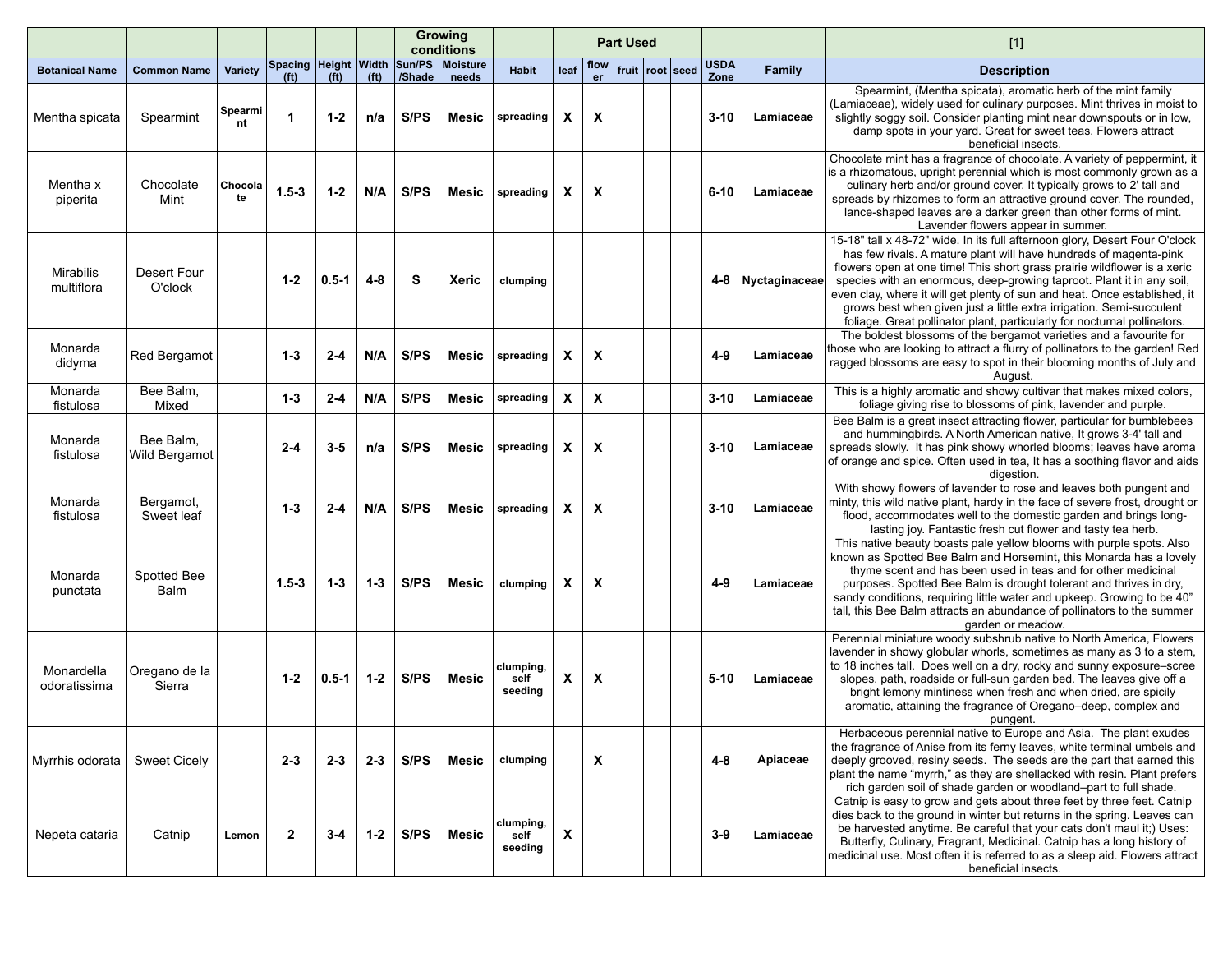|                                     |                                |                |                                           |                   |                   |          | Growing<br>conditions    |                              |                           |                           | <b>Part Used</b> |              |                     |            | $[1]$                                                                                                                                                                                                                                                                                                                                                                                                                                                                                                                                                                                                                                                                                    |
|-------------------------------------|--------------------------------|----------------|-------------------------------------------|-------------------|-------------------|----------|--------------------------|------------------------------|---------------------------|---------------------------|------------------|--------------|---------------------|------------|------------------------------------------------------------------------------------------------------------------------------------------------------------------------------------------------------------------------------------------------------------------------------------------------------------------------------------------------------------------------------------------------------------------------------------------------------------------------------------------------------------------------------------------------------------------------------------------------------------------------------------------------------------------------------------------|
| <b>Botanical Name</b>               | <b>Common Name</b>             | <b>Variety</b> | Spacing Height Width<br>(f <sup>t</sup> ) | (f <sup>t</sup> ) | (f <sup>t</sup> ) | /Shade   | Sun/PS Moisture<br>needs | <b>Habit</b>                 | leaf                      | flow                      | fruit            | root seed    | <b>USDA</b><br>Zone | Family     | <b>Description</b>                                                                                                                                                                                                                                                                                                                                                                                                                                                                                                                                                                                                                                                                       |
| Nepeta<br>racemosa                  | Catmint                        |                | 3                                         | $2 - 4$           | $2 - 4$           | S/PS     | Xeric                    | clumping                     | $\mathbf{x}$              | X                         |                  |              | $3-9$               | Lamiaceae  | Catmint (Nepeta) is a member of the mint family. It is an extremely easy<br>growing plant with few pests or problems. One of the best pollinator<br>plants for our region. It often blooms from late May - October. The<br>billowing foliage is topped with spikes of flowers in early summer with<br>repeat blooms throughout the season. Nepeta has slightly aromatic<br>grey-green foliage that has a delicate, lacy appearance. The flowers<br>can be white, pink or lavender-blue, and bloom on long spikes. The<br>lavender-blue varieties are often used as a substitute for lavender<br>plants, where lavender is not particularly hardy.                                        |
| Ocimum<br>basilicum                 | Basil                          |                | 0.5                                       | $0.5 - 1$ 0.5-1   |                   | <b>S</b> | <b>Mesic</b>             | annual                       | X                         | $\boldsymbol{\mathsf{x}}$ |                  |              | $10 - 12$           | Lamiaceae  | Basil or sweet basil is an annual plant, a popular culinary herb that is<br>dark greenish to light yellow green in color with a pointed round leaves<br>in appearance.                                                                                                                                                                                                                                                                                                                                                                                                                                                                                                                   |
| Ocimum<br>tenuiflorum               | Tulsi / Holy<br><b>Basil</b>   |                | 0.5                                       | $0.5 - 1$ 0.5-1   |                   | S        | Mesic                    | annual                       | X                         | $\boldsymbol{\mathsf{x}}$ |                  |              | $10 - 12$           | Lamiaceae  | Known as the Queen of Herbs in India, tulsi is considered to be sacred.<br>This type of holy basil is also known as kapoor, or temperate basil. It is<br>distinguished by its bubble-gum scent, frost-tolerance, and fast-growing<br>nature. Its health-promoting properties are said to help combat stress<br>and other medical concerns. If allowed to flower, it is a bee magnet                                                                                                                                                                                                                                                                                                      |
| Oenothera<br>biennis                | Evening<br>Primrose            |                | $1 - 3$                                   | $2 - 6$           | $1 - 3$           | S/PS     | Mesic                    | clumping                     | X                         | $\boldsymbol{\mathsf{x}}$ |                  | $\mathsf{x}$ | $4 - 9$             | Onagraceae | This is a cheerful North American herb that blooms with bright yellow<br>flowers that, as its name suggests, open up at night and close around<br>noon. It is easy to spot in the wild and can grow almost anywhere,<br>which makes for a very low maintainence addition to the garden! Its<br>leaves can be cooked like spinach and roots eaten like potatoes.<br>Attracts humming birds by day and hawk moths by night.                                                                                                                                                                                                                                                                |
| Oenothera<br>speciosa               | Mexican<br>Evening<br>Primrose |                | $1 - 2$                                   | $0.5 - 1$         | n/a               | S/PS     | <b>Xeric</b>             | spreading                    |                           |                           |                  |              | $4-9$               | Lamiaceae  | This is a vigorous, spreading plant that will form a low patch of small,<br>spotted, olive-green leaves. Large satiny deep-pink flowers appear from<br>early summer into the fall, seeming to rest right on top of the leaves.<br>Excellent choice for hot, dry slopes. Also nice in containers. Use as a<br>groundcover to take advantage of its spreading nature. Drought<br>tolerant.                                                                                                                                                                                                                                                                                                 |
| Origanum<br>majorana                | Sweet<br>Marjoram              |                | $1 - 1.5$                                 | $1 - 1.5$   1-1.5 |                   | S        | <b>Xeric</b>             | clumping                     | $\boldsymbol{\mathsf{x}}$ |                           |                  |              | $8 - 11$            | Lamiaceae  | Sweet marjoram could be described as a mild oregano. Bushy and<br>lush, you will want to harvest snips throughout the growing season and<br>trim it all at the end of the growing season to dry for later use. In<br>Germany, it's a popular seasoning for sausage. In the northern US, it is<br>popular for turkey stuffing. In France, Italy, and Portugal it is used to<br>flavor soups, lamb, veal, stews, and assorted vegetables. Not as cold<br>hardy as oregano, plant in a location that is sheltered from cold winter<br>freezes like near a wall or along a rock border. Flowers attract<br>beneficial insects.                                                               |
| Origanum<br>vulgare                 | Oregano                        |                | $1 - 1.5$                                 |                   | $1 - 1.5$   1-1.5 | <b>S</b> | <b>Xeric</b>             | clumping,<br>self<br>seeding | X                         |                           |                  |              | 4-10                | Lamiaceae  | Oregano is a loose, open plant growing from six inches to two feet tall<br>with gray-green leaves and small purple or white flowers that can thrive<br>in hot dry sites once establsihed.                                                                                                                                                                                                                                                                                                                                                                                                                                                                                                |
| Penstemon<br>palmerii               | Palmer's<br>Penstemon          |                | $\mathbf{2}$                              | $2 - 4$           | $1 - 3$           | S        | <b>Xeric</b>             | clumping,<br>self<br>seeding |                           |                           |                  |              | 4-9                 |            | Palmer's Beardtongue blooms in early summer with tall spikes of<br>fragrant, light pink flowers in early summer. Very xeric and heat<br>Plantaginaceae tolerant, it is a willing reseeder for use in colonizing harsh sites. One of<br>the most durable and beautiful penstemons. Great for large pollinators<br>and hummingbirds. Will reseed if allowed                                                                                                                                                                                                                                                                                                                                |
| Penstemon<br>psuedo-<br>spectabilis | Desert<br>Penstemon            |                | $\mathbf{2}$                              | $2 - 4$           | $1 - 3$           | s        | Xeric                    | clumping                     |                           |                           |                  |              | 5-9                 |            | Penstemon pseudospectabilis a species of penstemon. It is native to<br>the southwestern United States, where it grows in desert and plateau<br>habitat types, such as sandy washes, scrub, and woodland. The plant is<br>generally a shrub growing to one meter, with many erect stems. brilliant<br><b>Plantaginaceae</b> deep pink flowers bloom in abundance over a long period in late spring<br>and early summer. The shiny blue-green leaves are serrated along the<br>edge, adding to the plant's ornamentation. Hummingbirds find the<br>flowers irresistible and songbirds eat the seeds. This regional beauty is<br>an important nectar source for native bees and honey -bees |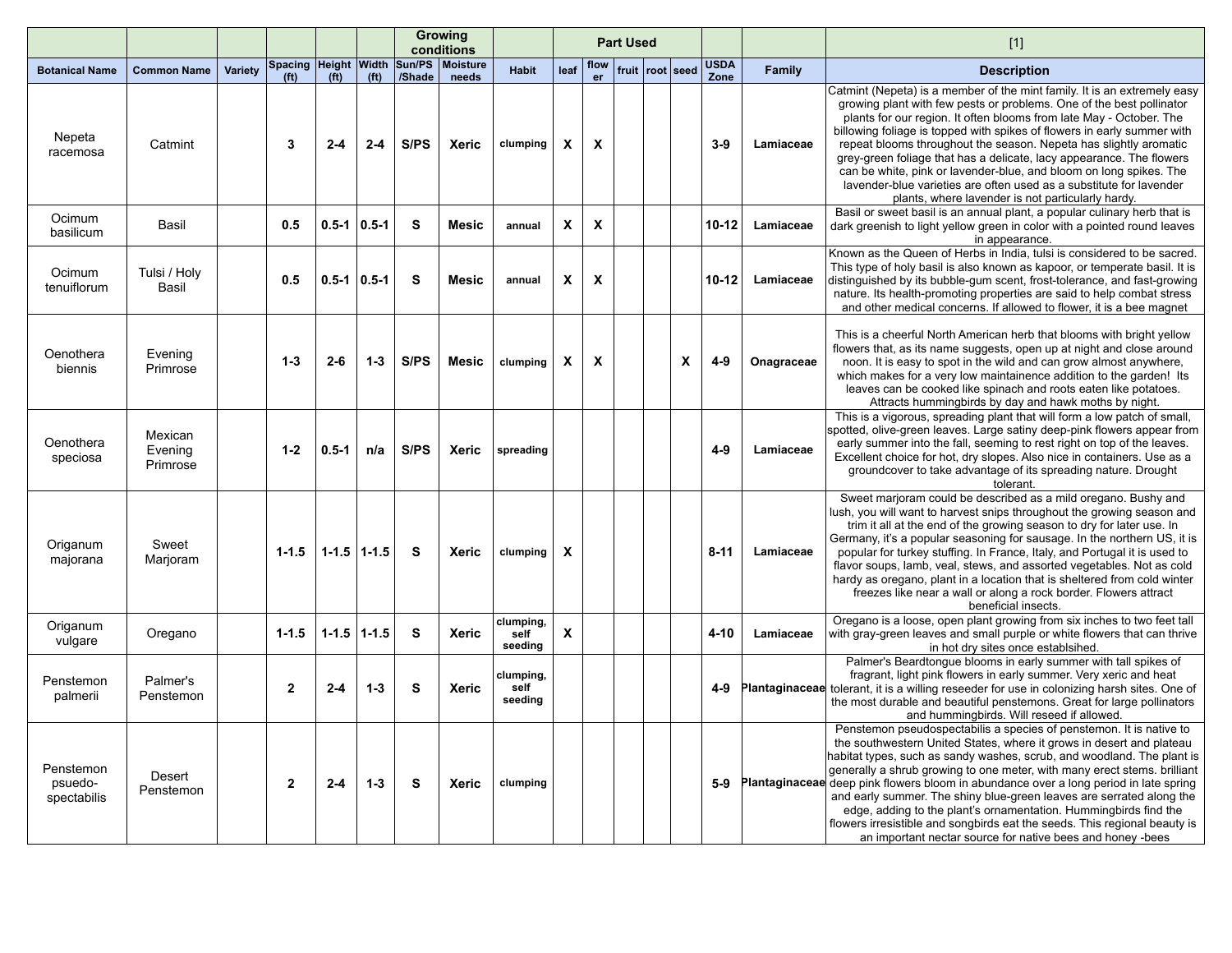|                           |                                |                 |                              |                                   |                   |        | Growing<br>conditions      |              |                           |                           | <b>Part Used</b> |            |                     |                   | $[1]$                                                                                                                                                                                                                                                                                                                                                                                                                                                                                                                                                                                                                                                                                                                            |
|---------------------------|--------------------------------|-----------------|------------------------------|-----------------------------------|-------------------|--------|----------------------------|--------------|---------------------------|---------------------------|------------------|------------|---------------------|-------------------|----------------------------------------------------------------------------------------------------------------------------------------------------------------------------------------------------------------------------------------------------------------------------------------------------------------------------------------------------------------------------------------------------------------------------------------------------------------------------------------------------------------------------------------------------------------------------------------------------------------------------------------------------------------------------------------------------------------------------------|
| <b>Botanical Name</b>     | <b>Common Name</b>             | Variety         | Spacing<br>(f <sup>t</sup> ) | Height Width<br>(f <sup>t</sup> ) | (f <sup>t</sup> ) | /Shade | Sun/PS   Moisture<br>needs | <b>Habit</b> | leaf                      | flow<br>er                | fruit            | root  seed | <b>USDA</b><br>Zone | Family            | <b>Description</b>                                                                                                                                                                                                                                                                                                                                                                                                                                                                                                                                                                                                                                                                                                               |
| Penstemon<br>strictus     | Rocky<br>Mountain<br>Penstemon |                 | 1                            | $1 - 2$                           | $1-2$             | S      | Xeric                      | clumping     |                           |                           |                  |            | $3-8$               | Plantaginaceae    | Rocky Mountain beardtongue, with its spikes of bright blue flowers and<br>evergreen foliage, is one of the easiest-to-grow Penstemon. Long-lived,<br>this beauty thrives in most any well-drained soil with full sun exposure.<br>The show begins in early summer and continues for more than a<br>month, giving you enough bloomspikes to fill every vase in the house.<br>But be sure to leave some on the plant -- hummingbirds and butterflies<br>love this Penstemon almost as much as you do, and will visit your<br>garden in droves to sip its nectar.                                                                                                                                                                   |
| Pycnanthemum<br>pilosum   | <b>Mountain Mint</b>           |                 | $2 - 3$                      | $1 - 3$                           | $1 - 3$           | S/PS   | Mesic                      | spreading    |                           | X                         |                  |            | $4 - 8$             | Lamiaceae         | This herbaceous perennial plant is 2-4' tall, branching frequently to<br>create a slender bushy appearance. The small white to lavender<br>flowers have subtle purple spots and are packed with nectar inviting all<br>kinds of bees, wasps, flies, beetles, moths and butterflies. It indeed is<br>one of THE natives to have to attract pollinators. Mammals, small and<br>large, will not bother this plant due to its strong mint smell. A simple<br>walk-by and brush up against this plant will yield that familar mint<br>fragrance.                                                                                                                                                                                      |
| Rheum<br>rhabarum         | Rhubarb                        |                 | $2 - 4$                      | $2 - 4$                           | $3-5$             | S/PS   | Mesic                      | clumping     | $\boldsymbol{\mathsf{x}}$ |                           |                  |            |                     | 6-10 Polygonaceae | Native to southern Siberia, it got its name from the Russians who grew<br>it along the Rha river (now the Volga). For centuries it was traded<br>alongside tea as a cure for stomach aches and fevers. This herbaceous<br>perennial vegetable grows 2 to 4 feet tall with large, smooth, heart-<br>shaped basal leaves. The plant grows from large, fleshy reddish-brown<br>rhizomes with yellow interiors. The leaves emerge from crown buds<br>when temperatures begin to exceed 40°F in early spring. The thick,<br>succulent red or green leafstalks (petioles) grow up to 18 inches long<br>and 1-2 inches in diameter, with leaf blades up to a foot or more in<br>width. The foliage dies back to the ground each winter. |
| Rosmarinus<br>officinalis | Rosemary                       |                 | $3 - 4$                      | $2 - 4$                           | $3-5$             | s      | Xeric                      | clumping     | $\boldsymbol{\mathsf{x}}$ |                           |                  |            | $6 - 10$            | Lamiaceae         | A classic Mediterranean culinary herb. Barely hardy in Reno, place<br>somewhere sheltered, next to a wall or in a courtyard. Plants can grow<br>to 4-6 feet tall with some varieties having a trailing or cascading habit.<br>Foliage is dark green and needle-like much like a spruce or fir. A white<br>band on the underside gives it a gray coloration.                                                                                                                                                                                                                                                                                                                                                                      |
| Salvia apiana             | <b>White Sage</b>              |                 | $2 - 3$                      | $2 - 3$                           | $2 - 3$           | S/PS   | Xeric                      | clumping     | X                         | $\boldsymbol{\mathsf{x}}$ |                  |            | $7 - 12$            | Lamiaceae         | White sage is a native evergreen salvia to southern California<br>commonly found in coastal sage scrub and chaparral. Soft, gray-white<br>leaves of white sage clothe the herbaceous stems, which are erect from<br>the wooden base. Plant in a container and bring inside for winter or a<br>warm shelterd space next to a wall or rocks. This plant can only tolerate<br>OF - 10F temperatures.                                                                                                                                                                                                                                                                                                                                |
| Salvia greggii            | Cherry Chief<br>Sage           | Cherry<br>Chief | $2 - 3$                      | $2 - 3$                           | $2 - 3$           | S/PS   | Mesic                      | clumping     | $\mathsf{x}$              | $\boldsymbol{\mathsf{x}}$ |                  |            | $6 - 10$            | Lamiaceae         | Autumn sage is a soft, mounding shrub normally 2-3 ft. tall, with small,<br>mintily aromatic green leaves that are evergreen in warmer climates.<br>The flowers are borne on racemes from spring to frost and can be red,<br>pink, purple, orange, or white.  The species name "greggii" is in honor<br>of Josiah Gregg, (1806-1850). Autumn sage works well in containers,<br>borders, or mass plantings. It blooms prolifically from mid-summer to<br>mid-fall. During this time it will be attracting bees, birds, and butterflies.<br>Hummingbirds are especially drawn to the flowers' typical red color.                                                                                                                   |
| Salvia hians              | Kashmir Sage                   |                 | $1 - 3$                      | 1-3                               | $1 - 3$           | S/PS   | Mesic                      | clumping     | $\boldsymbol{\mathsf{x}}$ | $\mathbf{x}$              |                  |            | $5-9$               | Lamiaceae         | This short-lived herbaceous perennial from the Himalayas has scented,<br>hairy leaves and forms a small shrub 2 feet tall by 2 feet wide. It bears<br>1.5-inch-long purplish-blue flowers with white lips (called bee lines) from<br>early to late summer. The flowers are clasped by rusty colored calyxes<br>that accent color of the blooms. Salvias are some of the showiest plants<br>for containers, annual borders, and mixed borders. Butterflies and<br>hummingbirds love them. The plant flowers over a longer period of time<br>than most sages. Salvia hians is a particularly robust sage, with<br>resinously sticky foliage that gives off an enticing, fruity aroma, even at<br>a distance.                       |
| Salvia officinalis        | Sage                           |                 | $2 - 4$                      | $2 - 3$                           | $2 - 4$           | S.     | Xeric                      | clumping     | $\mathbf{x}$              | $\mathbf{x}$              |                  |            | $5-9$               | Lamiaceae         | Sage is a shrubby, perennial plant that grows to about 2-3 feet tall.<br>Foliage is gray-green with a pebbly texture. As it ages, it has a<br>tendency to sprawl. Spikes of purple flowers appear in mid-summer.<br>Great Pollinator and bee plant                                                                                                                                                                                                                                                                                                                                                                                                                                                                               |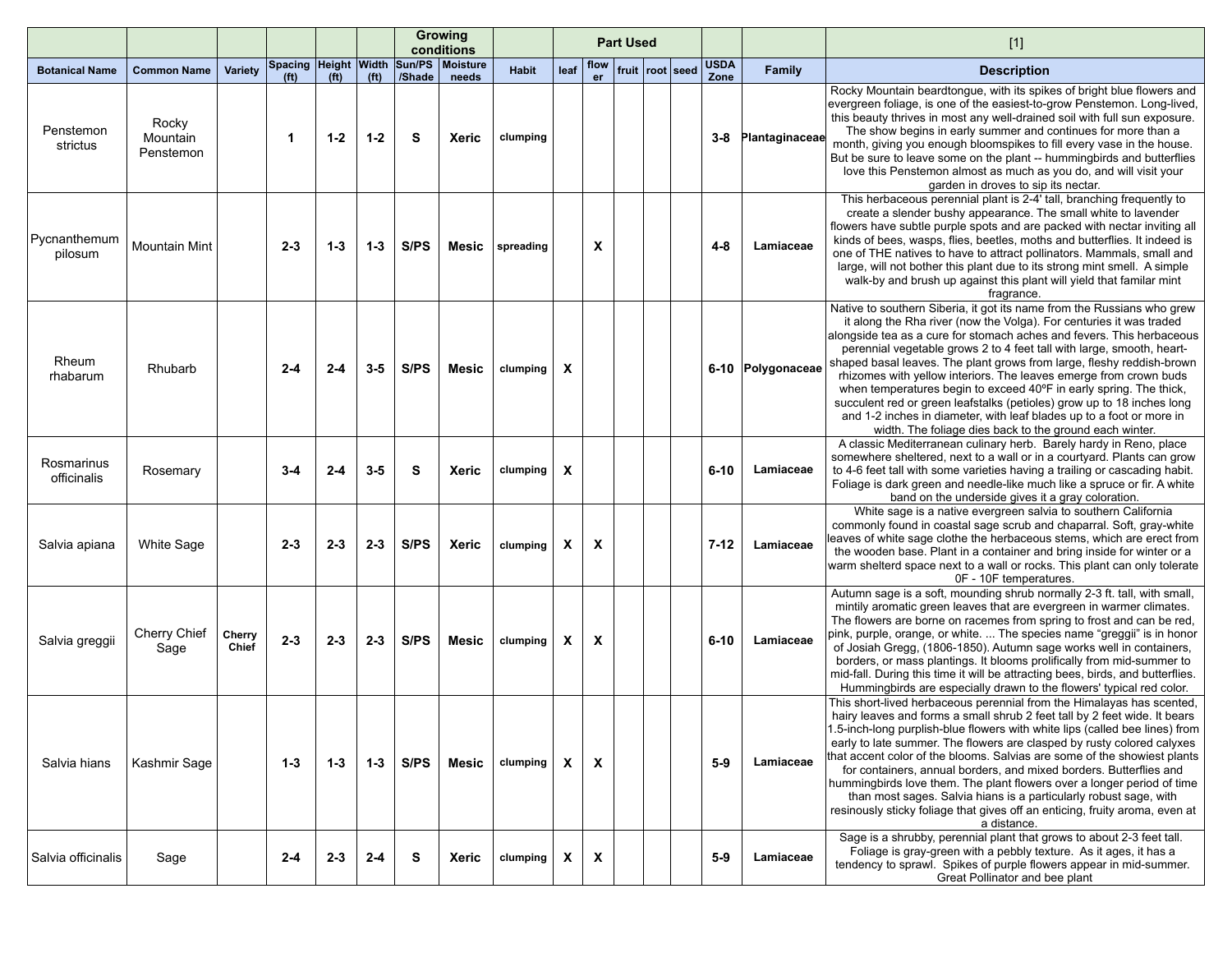|                                        |                                |         |                              |                            |                              |                          | Growing<br>conditions      |              |                           |                           | <b>Part Used</b> |                   |                     |                    | $[1]$                                                                                                                                                                                                                                                                                                                                                                                                                                                                                                                                                                                                                                                                                                                                                                                                                                                                                                                                                                           |
|----------------------------------------|--------------------------------|---------|------------------------------|----------------------------|------------------------------|--------------------------|----------------------------|--------------|---------------------------|---------------------------|------------------|-------------------|---------------------|--------------------|---------------------------------------------------------------------------------------------------------------------------------------------------------------------------------------------------------------------------------------------------------------------------------------------------------------------------------------------------------------------------------------------------------------------------------------------------------------------------------------------------------------------------------------------------------------------------------------------------------------------------------------------------------------------------------------------------------------------------------------------------------------------------------------------------------------------------------------------------------------------------------------------------------------------------------------------------------------------------------|
| <b>Botanical Name</b>                  | <b>Common Name</b>             | Variety | <b>Spacing</b>               | Height Width               |                              | /Shade                   | Sun/PS   Moisture<br>needs | <b>Habit</b> | leaf                      | flow<br>er                |                  | fruit  root  seed | <b>USDA</b><br>Zone | Family             | <b>Description</b>                                                                                                                                                                                                                                                                                                                                                                                                                                                                                                                                                                                                                                                                                                                                                                                                                                                                                                                                                              |
| Santolina<br>rosmarinifolia            | Green<br>Santolina             |         | (f <sup>t</sup> )<br>$1 - 3$ | (f <sup>t</sup> )<br>1.5-3 | (f <sup>t</sup> )<br>$1 - 2$ | S/PS                     | <b>Xeric</b>               | clumping     | $\boldsymbol{\mathsf{x}}$ |                           |                  |                   | 6-10                | Asteraceae         | Green Santolina is an evergreen, rounded, fragrant shrub from the<br>Mediterranean that produces cheerful yellow flowers. It needs well-<br>drained soil in the full sun. Santolina herb plant is fairly pest and<br>disease resistant, drought tolerant and deer resistant                                                                                                                                                                                                                                                                                                                                                                                                                                                                                                                                                                                                                                                                                                     |
| Satureja<br>montana                    | <b>Winter Savory</b>           |         | $1 - 1.5$                    |                            |                              | $0.5 - 1$   1-1.5   S/PS | <b>Xeric</b>               | clumping     | X                         | $\boldsymbol{\mathsf{x}}$ |                  |                   | 5-10                | Lamiaceae          | A evergreen shrub that can be easily overlooked in the culinary realm,<br>although it should certainly have a place in any kitchen garden!<br>Produces charming white flowers, in contrast to the pink flowers of the<br>summer savoury. Plant in well drained alkaline soil in a sunny spot (will<br>tolerate part shade). Makes a great border and edging plant. Prune in<br>early spring to encourage robust growth.                                                                                                                                                                                                                                                                                                                                                                                                                                                                                                                                                         |
| Satureja<br>montana var.<br>citriodora | Lemon Savory                   |         | $1 - 2$                      | $1 - 1.5$                  | $1 - 2$                      | S/PS                     | <b>Xeric</b>               | clumping     | $\mathbf{x}$              | $\boldsymbol{\mathsf{x}}$ |                  |                   | $5-8$               | Lamiaceae          | Evergreen woody subshrub to 12 inches tall, native to the<br>Mediterranean. With flowers of white to pink and leaves redolent with<br>citrus, the plant is also pretty on the dryland landscape and well-loved<br>by bees. Plant prefers full sun and dry soils.                                                                                                                                                                                                                                                                                                                                                                                                                                                                                                                                                                                                                                                                                                                |
| Satureja<br>montana var.<br>illyrica   | Purple Winter<br>Savory        |         | $1 - 2$                      | $0.5 - 1$                  | $1 - 2$                      | S/PS                     | <b>Xeric</b>               | clumping     | $\mathbf{x}$              | $\boldsymbol{\mathsf{x}}$ |                  |                   | 4-10                | Lamiaceae          | A prostrate groundcover form of winter savory, growing to only 6<br>inches. Plant is purple-flowered, an aromatic spice, leaves turning<br>purple in the winter. Plant prefers full sun, a dry exposure, and fast-<br>draining soil.                                                                                                                                                                                                                                                                                                                                                                                                                                                                                                                                                                                                                                                                                                                                            |
| Scutellaria<br>lateriflora             | Skullcap                       |         | 1.5                          | $1 - 3$                    | n/a                          | PS/Sh                    | Mesic/h<br>ydric           | spreading    | $\mathbf{x}$              | $\boldsymbol{\mathsf{x}}$ |                  |                   | $6-9$               | Lamiaceae          | Scullcap is an herbaceous perennial. Plant prefers part shade to full<br>sun and rich, moist soils. Flowers have a blue monk's hood<br>appearance. Low growing and spreading, Scullcap is great if you have<br>a low wet spot in your yard. Used in teas for headaches.                                                                                                                                                                                                                                                                                                                                                                                                                                                                                                                                                                                                                                                                                                         |
| Sedum reflexum                         | <b>Blue Sedum</b>              |         | $0.5 - 1$                    | $0.25 -$<br>0.75           | n/a                          | S/PS                     | Mesic                      | spreading    |                           |                           |                  |                   | 4-9                 | Crassulaceae       | A standout among hardy, low-maintenance, ground cover succulents.<br>Its stiff, needle-like leaves hold a soft blue-green and flush salmon pink<br>in winter. The growing season also brings a sea of bright yellow, star-<br>shaped flowers that attract pollinators. Edible stems and leaves add a<br>crunchy lemon flavor to salads or as a garnish                                                                                                                                                                                                                                                                                                                                                                                                                                                                                                                                                                                                                          |
| Sedum spurium                          | Dragon's<br><b>Blood Sedum</b> |         | $0.5 - 1$                    | $0.5 - 1$                  | n/a                          | S/PS                     | <b>Mesic</b>               | spreading    | $\boldsymbol{\mathsf{x}}$ |                           |                  |                   | 4-9                 | Crassulaceae       | Dragon's blood sedum is a small, cold-hardy stonecrop that makes<br>excellent ground-cover.                                                                                                                                                                                                                                                                                                                                                                                                                                                                                                                                                                                                                                                                                                                                                                                                                                                                                     |
| Silene vulgaris                        | Mainden's<br>tears             |         | $1 - 2$                      | $1 - 3$                    | $1 - 2$                      | S/PS                     | Mesic                      | clumping     | X                         |                           |                  |                   |                     | 5-9 caryophyllacea | Silene vulgaris is a herbaceous perennial plant producing a dense<br>cluster of stems from woody rhizomes; it can grow up to 2.5' tall. It<br>produces delicate white flowers and ornamental buds.<br>The plant is a commonly used wild food, especially in the<br>Mediterranean, and has at times been suggested for cultivation. It also<br>has a range of medicinal uses and has sometimes been grown as an<br>ornamental. As the leaves age, they become sticky and resinous.                                                                                                                                                                                                                                                                                                                                                                                                                                                                                               |
| Stachys<br>byzantina                   | Lamb's Ears                    |         | 43832                        | 43832                      | n/a                          | S/PS                     | Xeric                      | spreading    |                           | divi<br>sio<br>n          | X                |                   | 4-10                | Lamiaceae          | Soft white woolly leaves on spreading 12-18" stems.<br>Flower stalks with purple flowers not showy. Grown mostly as foliage<br>plant to contrast<br>with greens and purples. Slightly amended soil, sun to part sun, extra<br>water. Will<br>creep out of planted area.                                                                                                                                                                                                                                                                                                                                                                                                                                                                                                                                                                                                                                                                                                         |
| Stachys<br>officinalis                 | Wood Betony                    |         | $1 - 2$                      | 1.5-2                      | $1 - 2$                      | S/PS                     | <b>Mesic</b>               | clumping     | X                         | $\boldsymbol{\mathsf{x}}$ |                  |                   | 5-10                | Lamiaceae          | a rhizomatous perennial the produces basal rosettes of dark green<br>glossy ovate basal leaves. Tiny two-lipped rose-lavender flowers<br>appear in dense spikes atop mostly leafless flowering stems from mid-<br>summer through September. Plants will spread over time to form a<br>dense groundcover.                                                                                                                                                                                                                                                                                                                                                                                                                                                                                                                                                                                                                                                                        |
| Symphytum x<br>uplandicum              | Russian<br>Comfrey             |         | $3 - 4$                      | $2 - 4$                    | $3 - 5$                      | S/PS                     | Mesic                      | clumping     | $\boldsymbol{\mathsf{x}}$ |                           |                  | X                 |                     |                    | Broad leaved clumps 3-4' wide and 2' tall grow, then in early summer<br>slender stalks of leaves emerge. These leaves get gradually smaller as<br>they near the top, ending in gracefully hanging, tiny bell shaped flowers<br>loved by bumblebees. Russian Comfrey is sterile which means it does<br>not make viable seed. Besides being attractive, its leaves add relatively<br>high amounts of nitrogen, potassium and phosphorus to the compost<br>4-10 Boraginaceae pile. Or, use the leaves as a direct mulch and let them break down right<br>under the plants. Once the plant has some size on it, you can cut<br>leaves and use them whenever there are enough to mess with. Late fall<br>pruning should be avoided as the plant starts to flower and go into its<br>readiness phase for winter dormancy. As the last batch of leaves rot,<br>they fertilize the plant for better growth next spring. Great for<br>bumblebees, animal fodder, as a topical medicinal. |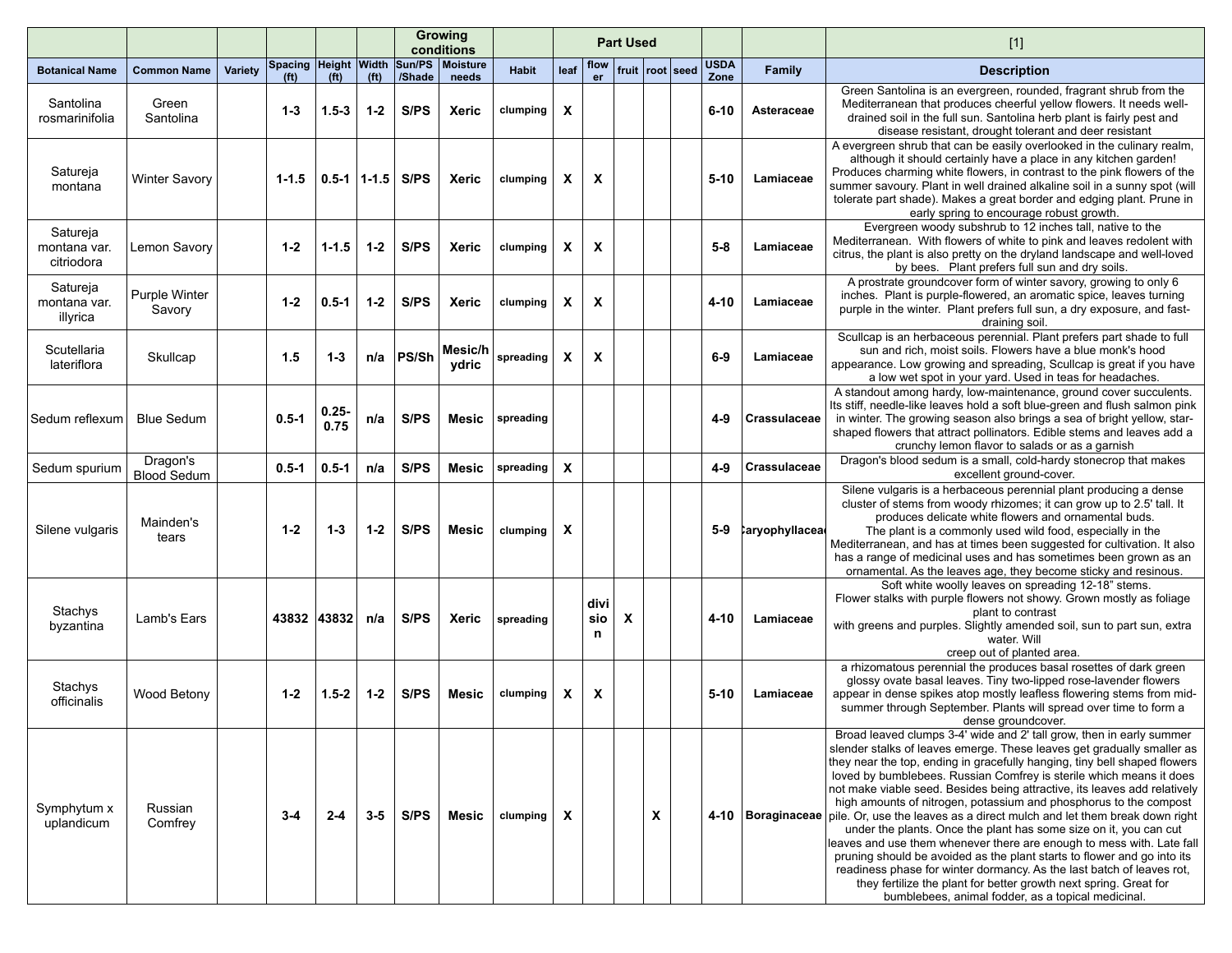|                              |                        |                |                   |                   |                   |           | Growing<br>conditions                         |                                        |                           |      | <b>Part Used</b> |   |           |                     |                | $[1]$                                                                                                                                                                                                                                                                                                                                                                                                                                                                                                                                                                  |
|------------------------------|------------------------|----------------|-------------------|-------------------|-------------------|-----------|-----------------------------------------------|----------------------------------------|---------------------------|------|------------------|---|-----------|---------------------|----------------|------------------------------------------------------------------------------------------------------------------------------------------------------------------------------------------------------------------------------------------------------------------------------------------------------------------------------------------------------------------------------------------------------------------------------------------------------------------------------------------------------------------------------------------------------------------------|
| <b>Botanical Name</b>        | <b>Common Name</b>     | <b>Variety</b> | (f <sup>t</sup> ) | (f <sup>t</sup> ) | (f <sup>t</sup> ) | /Shade    | Spacing Height Width Sun/PS Moisture<br>needs | <b>Habit</b>                           | leaf                      | flow | fruit            |   | root seed | <b>USDA</b><br>Zone | Family         | <b>Description</b>                                                                                                                                                                                                                                                                                                                                                                                                                                                                                                                                                     |
| Tanacetum<br>balsamita       | Costmary               |                | 3                 | $2 - 4$           | n/a               | S/PS      | Mesic                                         | spreading                              | X                         |      |                  |   |           | $5-9$               | Asteraceae     | Costmary is a low growing, spreading, aromatic plant of the daisy<br>family, used in medicine and for flavoring ale prior to the use of hops.<br>Appreciated for its long, feathery leaves and mixed balsam-mint-like<br>aroma. Also known as Bible plant, costmary leaves were often used as<br>bookmarks to mark pages of scripture. The plant will thrive in almost<br>every soil or situation, but will do best on dry land. Heads of yellow<br>flowers bloom in August and attract beneficial insects.                                                            |
| Thymbra<br>spicata           | Spiked Thyme           |                | $1 - 2$           | $1 - 1.5$         | $1-2$             | S/PS      | Xeric                                         | clumping                               | X                         | X    |                  |   |           | $7 - 10$            | Lamiaceae      | Evergreen woody subshrub to 18 inches tall, native to Greece. With<br>outsize, lipped flowers of lavender and glossy, oil-rich leaves the plant<br>is pretty on the dryland landscape, well-loved by bees. Plant prefers full<br>sun and dry soils. Plant in a container and bring inside for winter or a<br>warm shelterd space next to a wall or rocks. This plant can only tolerate<br>OF - 10F temperatures.                                                                                                                                                       |
| Thymus<br>capitatus          | Timo Arbostivo         |                | $1 - 2$           | $0.5 - 1$         | $1-2$             | S/PS      | Xeric                                         | clumping                               | $\boldsymbol{\mathsf{x}}$ | X    |                  |   |           | 6-9                 | Lamiaceae      | a small woody, strongly branching perennial with showy bright rose,<br>dense flower heads above narrow, dark green, strongly aromatic<br>leaves. It is native of dryish, rocky spots throughout the Mediterranean.<br>For any rich, well drained soil in a sunny and protected spot.                                                                                                                                                                                                                                                                                   |
| Thymus<br>fragrantissimus    | Orange<br>Thyme        |                | $1 - 2$           | $0.5 - 1$         | $1 - 2$           | S/PS      | Xeric                                         | clumping                               | X                         | X    |                  |   |           | $5 - 10$            | Lamiaceae      | A new Thyme with an orange-spicy scent. When you cook with it, the<br>clear orange flavor lingers in the mouth without the harsh aftertaste of<br>other thymes. This species grows short and compact to 4" tall and 12"<br>across. Lots of light pink blooms in Summer are a delight for the local<br>bee population. Plant prefers full sun and dry soils. Harvest leaves<br>prior to flowering.                                                                                                                                                                      |
| Thymus vulgaris French Thyme |                        |                | $0.5 - 1$         | $0.5 - 1$         | $1 - 1.5$         | S/PS      | <b>Xeric</b>                                  | clumping                               | $\boldsymbol{\mathsf{x}}$ | X    |                  |   |           | $6 - 10$            | Lamiaceae      | Woody perennial subshrub, a select cultivar from France. Excellent as a<br>spice, this nicely green, narrow leaved cultivar is one of the most<br>flavorful of all the Thymes. Wonderful flower displays are much visited<br>by bees. Flowers also edible and tasty. Makes an excellent tea (dry it<br>first). Plant prefers full sun and mesic soils.                                                                                                                                                                                                                 |
| Urtica dioica                | <b>Stinging Nettle</b> |                | $1 - 3$           | $2 - 4$           | n/a               | S/PS      | Mesic                                         | spreading                              | X                         |      |                  |   |           | $4-9$               | Urticaceae     | Stinging nettle (Urtica dioica) is a fast-growing herbaceous perennial<br>that gets tall in the summer and dies back down to the ground in the<br>winter. It bears small greenish flowers in the spring. Be careful when<br>working with stinging nettle because it has a toxic component. Its<br>leaves and stems have tiny stinging barbs, which contain chemicals<br>that can cause pain and inflammation in people and animals when they<br>come in contact with the skin. Reactions also can occur if you eat the<br>plant without properly preparing it.         |
| Valeriana<br>officinalis     | Valerian               |                | $1.5 - 2$         | $1 - 3$           | $1-2$             | PS/Sh     | Mesic                                         | clumping                               | $\boldsymbol{\mathsf{x}}$ |      |                  |   |           | 4-8                 | Caprifoliaceae | a clumping perennial with scented leaves, stems, flowers and roots.<br>Sends up clusters of white flowers in summer. Leaves are odd-pinnate,<br>each leaf having 7-10 pairs (plus terminal) of toothed, lance-shaped<br>leaflets. Leaves are aromatic when bruised                                                                                                                                                                                                                                                                                                     |
| Verbena<br>hastata           | <b>Blue Vervain</b>    |                | $2 - 3$           | $2 - 4$           | $2 - 3$           | <b>PS</b> | Mesic                                         | slowly<br>spreading<br>self<br>seeding | $\boldsymbol{\mathsf{x}}$ | X    |                  | X |           | $3 - 7$             | Verbenaceae    | Blue vervain is a native wildflower that spreads slowly through rhizomes<br>and self-seeding. It can grow in disturbed sites and is commonly found<br>in moist meadows, thickets, pastures, riversides, marshes, ditches, and<br>river-bottom prairies. he plant forms clumps of stiff upright stems with<br>lanced-shaped leaves with toothed margins. The purple flowers occur in<br>a candelabra-shaped panicle and are a high-value nectar plant with a<br>long bloom season. Blooms open bottom to top with only a few open at<br>one time in mid to late summer. |